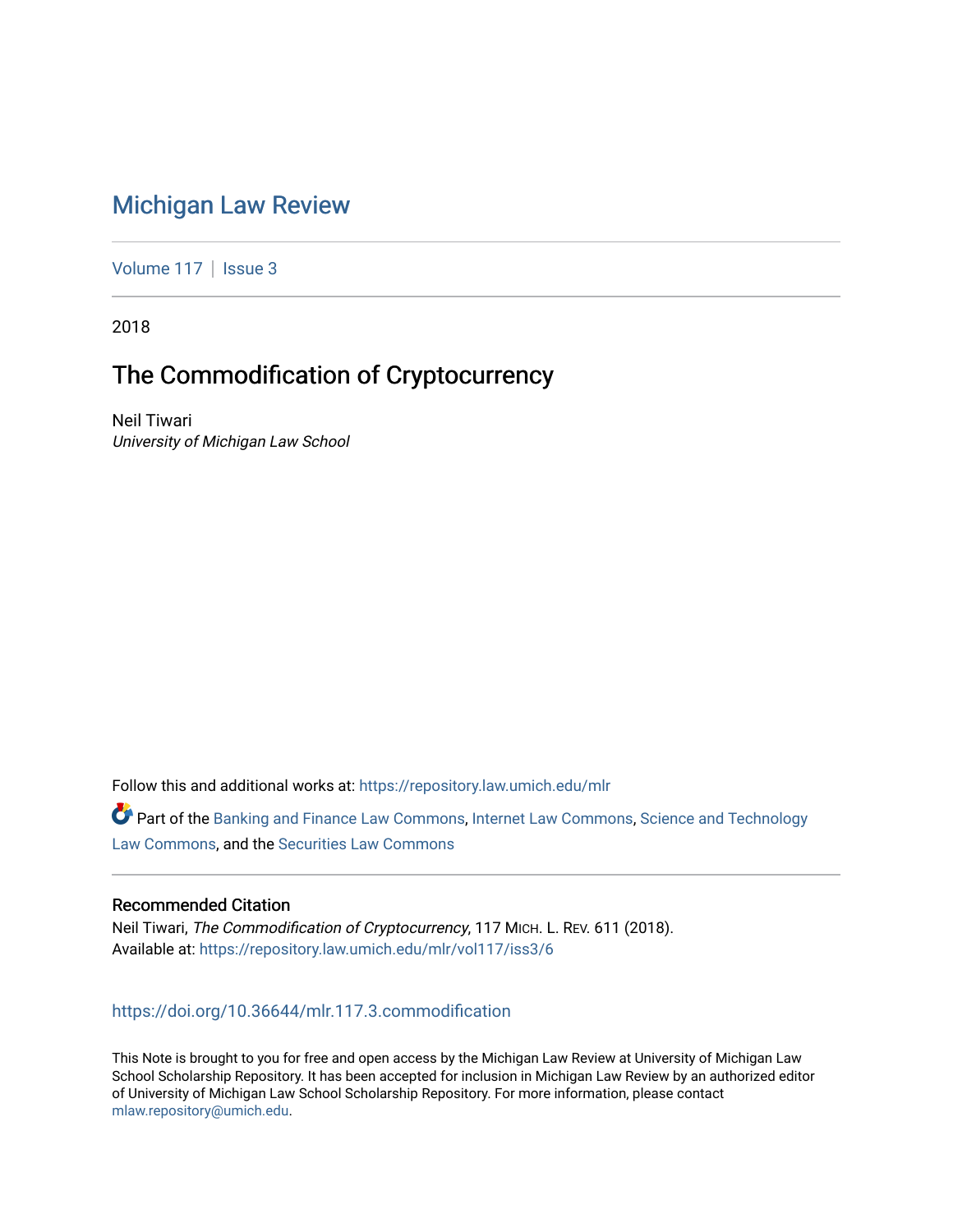## **NOTE**

## **THE COMMODIFICATION OF CRYPTOCURRENCY**

#### *Neil Tiwari\**

*Cryptocurrencies are digital tokens built on blockchain technology. This allows for a product that is fully decentralized, with no need for a third-party intermediary like a government or financial institution. Cryptocurrency creators use initial coin offerings (ICOs) to raise capital to build their tokens. Cryptocurrency ICOs are problematic because they do not fit neatly within either of two traditional categories—securities or commodities. Each of these categories has their own regulatory agency: the SEC for securities and the CFTC for commodities. At first blush, ICOs seem to be a sale of securities subject to regulation by the SEC, but this is far from clear and creates regulatory difficulties. This is because the* Howey *test, which determines whether an asset is a security or not, does not cleanly apply to nontraditional assets, like tokens. This Note argues for a revised standard that reconciles* Howey *with cryptocurrencies. This standard would require cryptocurrency creators to show how essential blockchain technology is to their token if they want to fall beyond the scope of the* Howey *test, and consequently SEC regulation. This standard would still preserve regulatory protections from fraud, which the CFTC provides for investors, while loosening regulatory restrictions on the cryptocurrencies that leverage blockchain technology most usefully.* 

#### TABLE OF CONTENTS

| C. Initial Coin Offerings and Regulatory Concerns 617    |  |  |
|----------------------------------------------------------|--|--|
| II. CRYPTOCURRENCIES PRESENT CHALLENGES FOR HOWEY 619    |  |  |
|                                                          |  |  |
| B. The Vanishing Line Between Commodity and Security 623 |  |  |
| III. CRAFTING A STANDARD: HOW CRYPTOCURRENCY CREATORS    |  |  |
|                                                          |  |  |
|                                                          |  |  |

<sup>\*</sup> J.D. Candidate, May 2019, University of Michigan Law School. I am grateful to Professor Adam Pritchard for his insights. Thanks also to Michael Abrams and the Volume 117 Notes Editors for their support and contributions.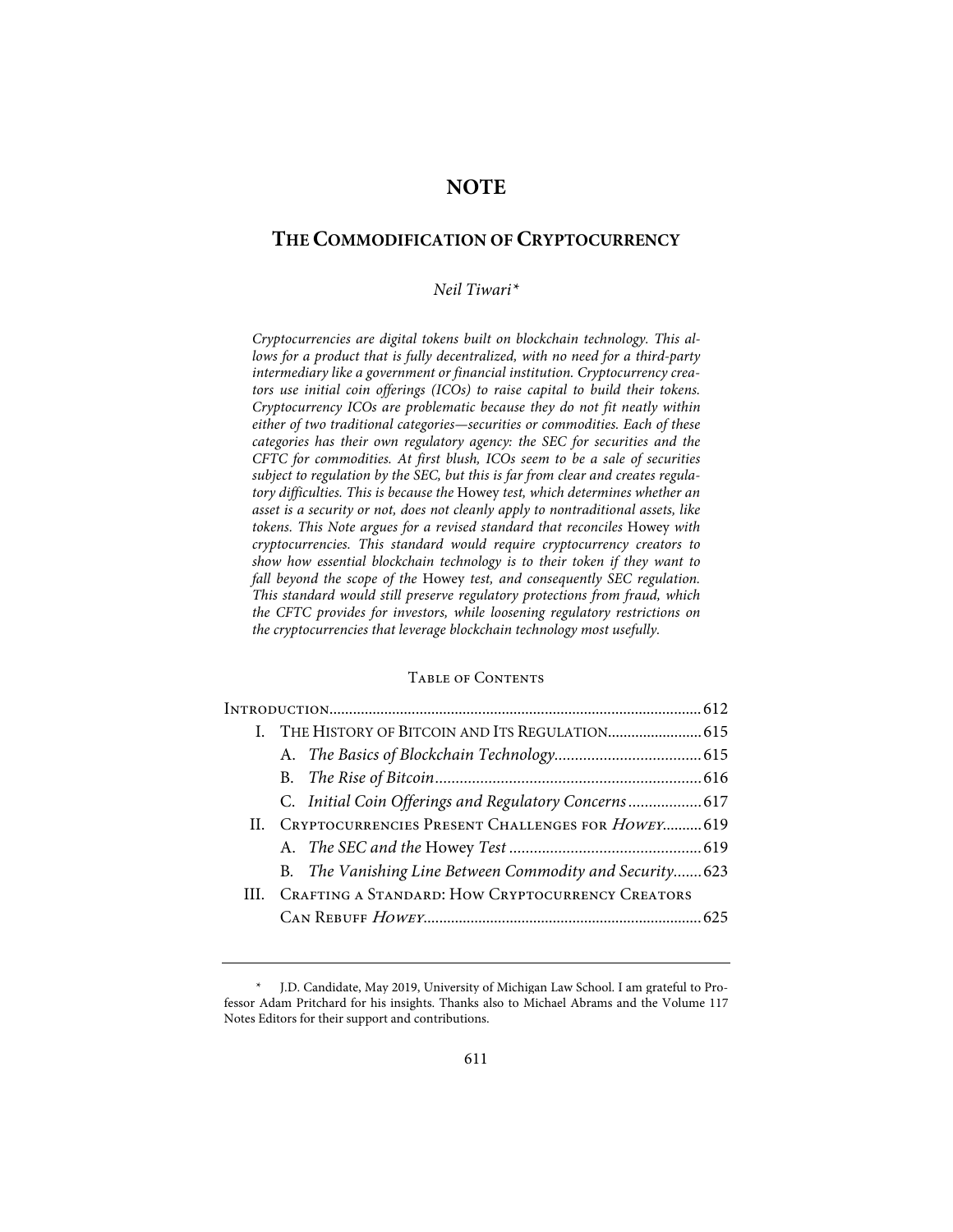| ◡∸ | THRUBBLE DUTY INCORP                                        | VU1, 11/1.011 |
|----|-------------------------------------------------------------|---------------|
|    |                                                             |               |
|    | B. Is Blockchain Technology Essential to the Enterprise?627 |               |
|    | C. Blockchain Examples: From Bitcoin to Bananacoin 631      |               |
|    |                                                             |               |

#### **INTRODUCTION**

Cryptocurrencies expose a rift between the financial market regulatory schemes administered by the Securities Exchange Commission (SEC) and by the Commodity Futures Trading Commission (CFTC). Traditionally, the authority of each of these two regulators has been delineated by a clearly defined boundary separating securities and commodities. Bitcoin and other cryptocurrencies disrupt the securities/commodities dichotomy as they do not cleanly fit in either category. This Note examines the disruption through the lens of cryptocurrency initial coin offerings (ICOs). ICOs, a relatively recent phenomenon, allow entrepreneurs to raise substantial amounts of capital outside the existing framework of securities laws.<sup>1</sup> Although the SEC recently announced enforcement actions against these offerings, $2$  reasoning that some cryptocurrencies are securities under the Securities Act of 1933,<sup>3</sup> the CFTC holds that cryptocurrencies<sup>4</sup> are commodities under the Commodities Exchange Act.<sup>5</sup>

The distinction between classifying cryptocurrencies as securities or commodities is critical. First adopted in *SEC v. W.J. Howey Co.*, the investment contract test (*Howey* test) establishes four requirements that determine

612 *Michigan Law Review* [Vol. 117:611

<sup>1.</sup> *See* Jay Clayton, *Statement on Cryptocurrencies and Initial Coin Offerings*, U.S. SEC (Dec. 11, 2017), https://www.sec.gov/news/public-statement/statement-clayton-2017-12-11 [https://perma.cc/EF9S-ATGL] ("I believe that initial coin offerings—whether they represent offerings of securities or not—can be effective ways for entrepreneurs and others to raise funding, including for innovative projects.").

<sup>2.</sup> *Cyber Enforcement Actions*, U.S. SEC, https://www.sec.gov/spotlight/cybersecurityenforcement-actions [https://perma.cc/322T-NDEH].

<sup>3.</sup> SEC, Release No. 81207, Report of Investigation Pursuant to Section 21(a) of the Securities Exchange Act of 1934: The DAO (2017), https://www.sec.gov/litigation/ investreport/34-81207.pdf [https://perma.cc/RB2T-HC6B] [hereinafter DAO Report] ("Based on the investigation, and under the facts presented, the Commission has determined that DAO Tokens are securities under the Securities Act of 1933 . . . ."); *Company Halts ICO After SEC Raises Registration Concerns*, U.S. SEC (Dec. 11, 2017), https://www.sec.gov/news/pressrelease/2017-227 [https://perma.cc/YGN9-CFNA] [hereinafter *Company Halts ICO*]; *SEC Emergency Action Halts ICO Scam*, U.S. SEC (Dec. 4, 2017), https://www.sec.gov/news/pressrelease/2017-219 [https://perma.cc/NK66-CKJE].

<sup>4.</sup> When referring to cryptocurrencies generally, I will use the terms "digital token," "digital coin," "coin," and "token" interchangeably. When referring to specific cryptocurrencies, like bitcoin, I will identify them by name.

<sup>5.</sup> *In re* Coinflip, Inc., CFTC No. 15-29, [2015–2016 Transfer Binder] Comm. Fut. L. Rep. (CCH) ¶ 33,583 (Sept. 17, 2015).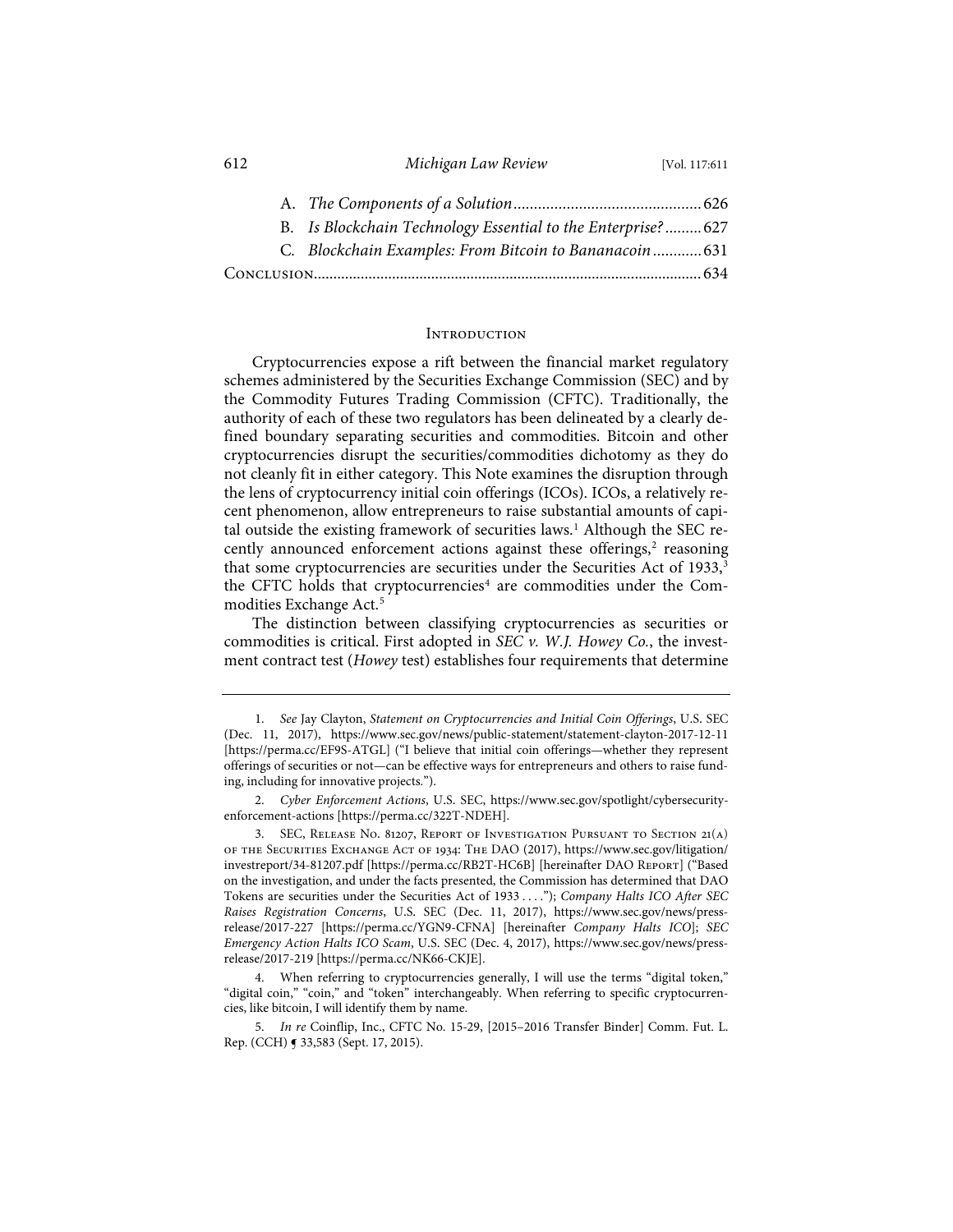whether an agreement is an investment contract and therefore a security.<sup>6</sup> But cryptocurrencies do not neatly fit within the investment contract test.<sup>7</sup> The test distinguishes between commodities and securities, but the novelty of cryptocurrency strains that distinction.<sup>8</sup> If firms selling digital tokens to raise capital are found to be selling securities, they must comply with the registration requirement enforced by the SEC.<sup>9</sup> The registration requirement entails disclosing an exhaustive list of items to investors that is both costly and time-consuming to compile and, perhaps most critically, exposes the issuer to fraud liability under Rule 10b-5.<sup>10</sup> Additionally, "[t]he presence of a security also brings with it the monitoring and enforcement of the SEC and possible criminal sanctions for violations of the securities laws."11

Traditionally, commodities were distinct from securities because they were tangible and held inherent value.<sup>12</sup> Typical commodities include gold, livestock, and wheat.13 These are nonfungible, are relatively nonmarketable, and require substantial care or attention.<sup>14</sup> In contrast, securities are intangible and have no inherent value; instead, they derive their value from the efforts of an enterprise.<sup>15</sup> Put simply, compared to securities, commodities indicate a higher dependence on the efforts of the seller to return a profit to the buyer.16

Contemporary finance has morphed these traditional commodities into financial instruments that can be used like securities. Commodities transactions now serve "essential functions of speculation, hedging, and price dis-

8. *See infra* Part II.

9. *See* Securities Act of 1933, 15 U.S.C. § 77e(c) (2012) (prohibiting actions unless a security is registered with the SEC).

10. See Stephen J. Choi & A.C. Pritchard, Securities Regulation 95 (4th ed. 2015); *see also* 17 C.F.R. § 229 (2017). This section, Regulation S-K, details all of the information that firms must disclose about securities they hope to sell to the public. It's a long and detailed list that is costly and time-consuming to compile.

11. Choi & Pritchard, *supra* note 10, at 95-96.

12. Alan R. Bromberg, *Commodities Law and Securities Law—Overlaps and Preemptions*, 1 J. Corp. L. 217, 222 (1976).

13. *See* Andrew Verstein, *Insider Trading in Commodities Markets*, 102 Va. L. Rev. 447, 447, 454 (2016) (describing how gold, copper, zinc, grain, and livestock are all commodities).

14. Differences between securities and commodities can be understood through these factors. Securities are fungible—Apple common stock is identical to all other Apple common stock. Relative marketability refers to the ability for investors to access the market because "the market does not deal in quantities as small as the sales in question." Bromberg, *supra* note 12, at 224. Finally, and most obviously, commodities often require care or attention, as is the case in agricultural commodities like wheat. *Id.*

15. *Id.* at 222.

16. *Id.* at 225.

<sup>6. 328</sup> U.S. 293, 301 (1946).

<sup>7.</sup> *See Investor Bulletin: Initial Coin Offerings*, U.S SEC (July 25, 2017), https:// www.sec.gov/oiea/investor-alerts-and-bulletins/ib\_coinofferings [https://perma.cc/JEC5- 372V]("Depending on the facts and circumstances of each individual ICO, the virtual coins or tokens that are offered or sold may be securities.").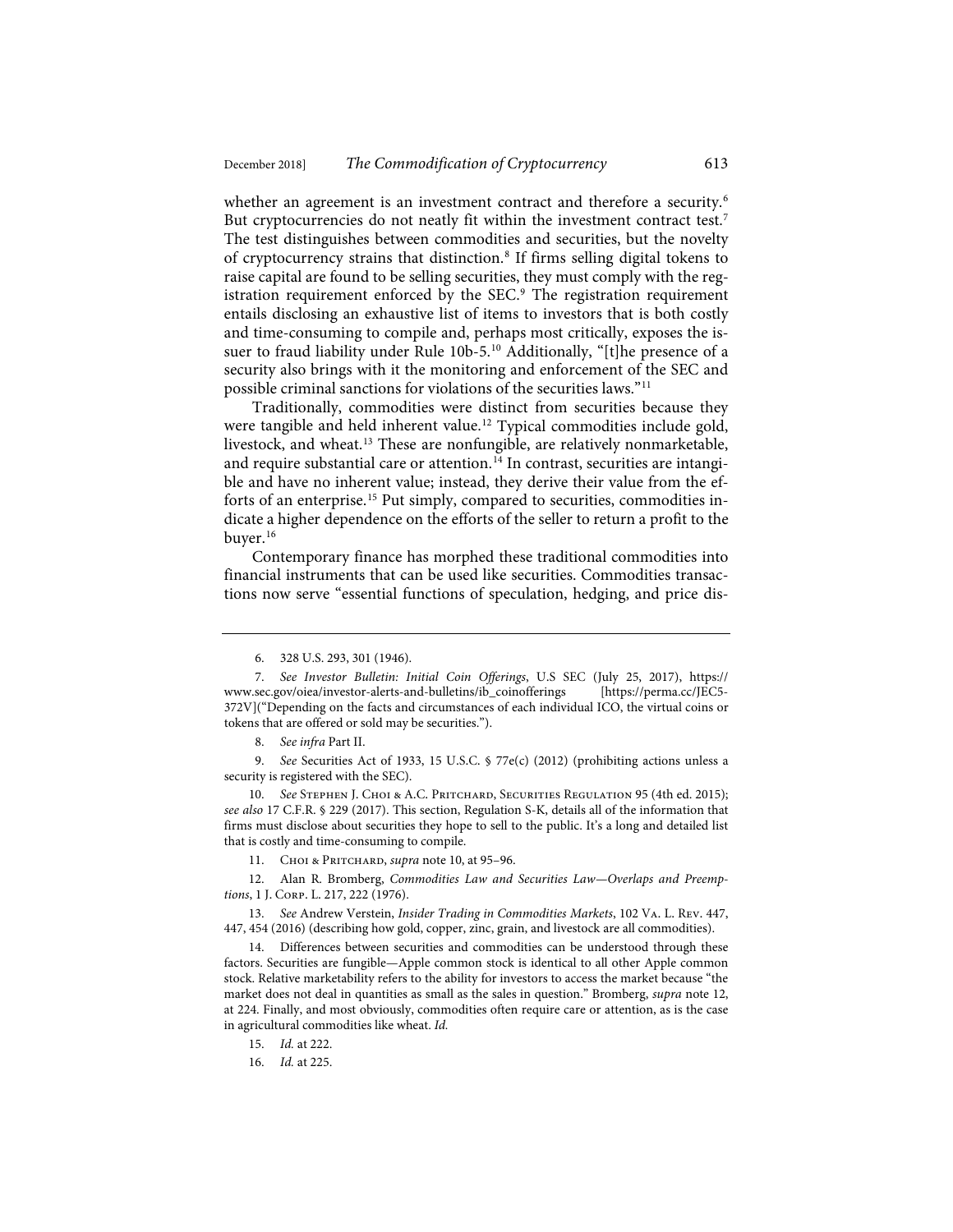covery."17 The principal participants in commodities markets are sophisticated traders who use commodities in much the same way they use securities.18 Furthermore, the modern legal definition of a commodity is much more expansive than the traditional view of tangible assets with inherent value.19 Section 1(a)(9) of the Commodities Exchange Act defines "commodity" to include "all services, rights, and interests . . . in which contracts for future delivery are presently or in the future dealt in."20 This regime governs the largest financial markets in the world, including bets on interest rates, futures, swaps, and the currency exchange markets.<sup>21</sup> Where the capacious definition of commodity ends and where the definition of a security begins is not obvious.

Cryptocurrencies occupy an unclear place in this regulatory scheme. According to an SEC investor bulletin, some ICO transactions are securities while others are not.<sup>22</sup> But according to the CFTC, "[b]itcoin and other virtual currencies are . . . properly defined as commodities."<sup>23</sup> As a result of this administrative split, an unclear rule has been established: cryptocurrencies that are structured like bitcoin are more likely to be commodities subject to regulation by the CFTC, while cryptocurrencies that are differently structured are more likely to be securities regulated by the SEC. This confounds regulated entities and provides little guidance on how firms should structure their offerings or tokens. Lawyers, too, are unsure of how to advise clients.<sup>24</sup> SEC Chairman Jay Clayton noted that the "most disturbing" feature of ICOs is lawyers providing "equivocal advice."<sup>25</sup> This uncertainty must be addressed for the benefit of all stakeholders: cryptocurrency firms, regulatory entities, and even the lawyers involved.

This Note provides a standard for evaluating cryptocurrency ICOs that is consistent with the *Howey* test but still provides room for the cryptocurrency market to grow.<sup>26</sup> Part I discusses the rise of cryptocurrencies, beginning with bitcoin. It examines the deeply factual problem that regulation of bitcoin and other cryptocurrencies gives rise to: whether or not a cryptocur-

- 21. Verstein, *supra* note 13, at 455–56.
- 22. *Investor Bulletin: Initial Coin Offerings*, *supra* note 7.

<sup>17.</sup> Verstein, *supra* note 13, at 456.

<sup>18.</sup> *See id.*

<sup>19.</sup> *Id.* at 455.

<sup>20.</sup> Commodities Exchange Act, 7 U.S.C. § 1a(9) (2012).

<sup>23.</sup> *See In re* Coinflip, Inc., CFTC No. 15-29, at 3, [2015–2016 Transfer Binder] Comm. Fut. L. Rep. (CCH) ¶ 33.583 (Sept. 17, 2015) (holding that bitcoin and other virtual currencies are commodities).

<sup>24.</sup> Jon Hill, *Clayton Warns Lawyers Over Their Advice on ICOs*, Law360 (Jan. 23, 2018, 10:17 PM), https://www.law360.com/articles/1004863/clayton-warns-lawyers-over-theiradvice-on-icos [https://perma.cc/RXJ5-YUQ9].

<sup>25.</sup> *Id.*

<sup>26.</sup> *See infra* Section III.B.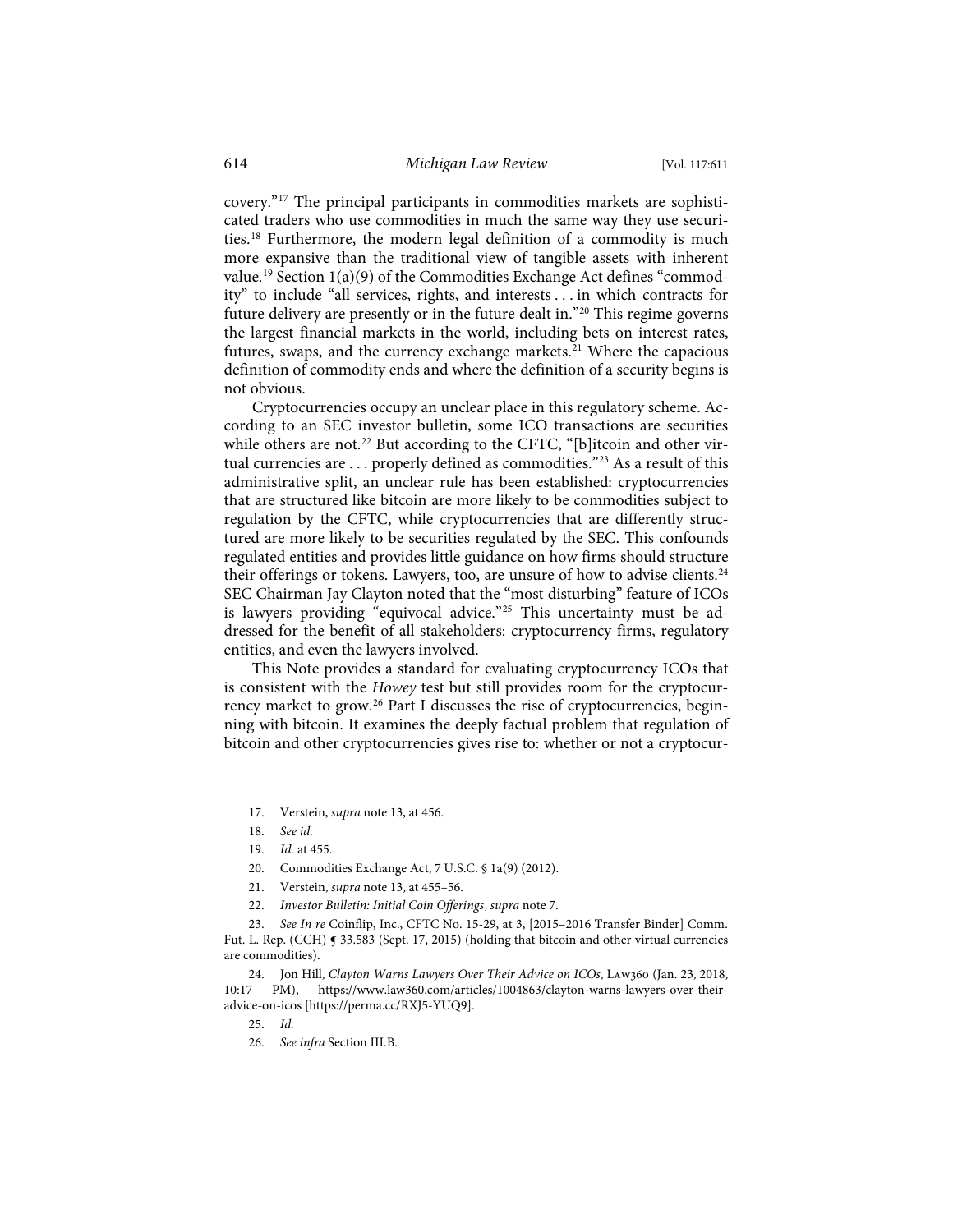rency is a security. Part II describes how cryptocurrencies present difficulties for the *Howey* test and raise the specter of regulatory arbitrage. Part III endorses a standard that a cryptocurrency is only a commodity if it is built on blockchain technology that provides sufficient utility.

#### I. The History of Bitcoin and Its Regulation

#### A. *The Basics of Blockchain Technology*

Cryptocurrencies are made possible by a technological innovation: the blockchain.27 Put simply, the blockchain, a decentralized ledger, is a connected list of encrypted transactions—like a database.<sup>28</sup> The blockchain is an improvement on conventional databases because it solves the problem of trusting intermediaries.<sup>29</sup> In typical transactions, "you have to believe the intermediary will store the data accurately."30 In a cryptocurrency blockchain, transactions are funneled through coin "miners," who solve complicated cryptographic problems to securely verify them.<sup>31</sup> The ability for independent individuals to verify digital transactions through cryptography, without involving centralized institutions like a bank or government, is an innovation with huge potential.<sup>32</sup> The technology, though still new, enticed investors and drove up the valuation of cryptocurrencies like bitcoin, turning it into one of the most volatile assets traded today.<sup>33</sup> The law historically strug-

29. Irving Wladawsky-Berger, *The Evolution of Trust in the Era of Platforms and Blockchain*, Wall Street J.: CIO J. (Sept. 8, 2017, 1:51 PM), https://blogs.wsj.com/cio/2017/09/08/ the-evolution-of-trust-in-the-era-of-platforms-and-blockchains/ (on file with the *Michigan Law Review*) ("Trust is one of the key attributes associated with blockchain technologies. A 2015 Economist issue called blockchain 'The Trust Machine,' and noted in one of its articles that blockchain 'offers a way for people who do not know or trust each other to create a record of who owns what that will compel the assent of everyone concerned. It is a way of making and preserving truths.'" (quoting *The Great Chain of Being Sure About Things*, ECONOMIST (Oct. 31, 2015), http://www.economist.com/news/briefing/21677228-technology-behind-bitcoinlets-people-who-do-not-know-or-trust-each-other-build-dependable [https://perma.cc/27L3- YA9U]).

30. *The Great Chain of Being Sure About Things*, Economist (Oct. 31, 2015), http:// www.economist.com/news/briefing/21677228-technology-behind-bitcoin-lets-people-whodo-not-know-or-trust-each-other-build-dependable [https://perma.cc/27L3-YA9U].

<sup>27.</sup> Jerry Brito & Andrea Castillo, Bitcoin: A Primer for Policymakers 5–10 (2d ed. 2016).

<sup>28.</sup> Dov Greenbaum, Opinion, *What Bitcoin Needs Is a Few Good Regulations*, Wall Street J. (Dec. 14, 2017, 6:27 PM), https://www.wsj.com/articles/what-bitcoin-needs-is-a-fewgood-regulations-1513294030 (on file with the *Michigan Law Review*) ("A blockchain is effectively an interconnected, distributed ledger.").

<sup>31.</sup> *Id.*

<sup>32.</sup> *See id.*

<sup>33.</sup> For reference, bitcoin traded at \$5,518.85 on October 24, 2017. *Bitcoin (USD) Price*, Coindesk, https://www.coindesk.com/price/ (on file with the *Michigan Law Review*). Within three months bitcoin leapt up to \$19,783 then plunged back to \$10,370. Mike Bird & Gregor Stuart Hunter, *Just Another Day for Bitcoin—A 25% Plunge*, WALL STREET J. (Jan. 16, 2018,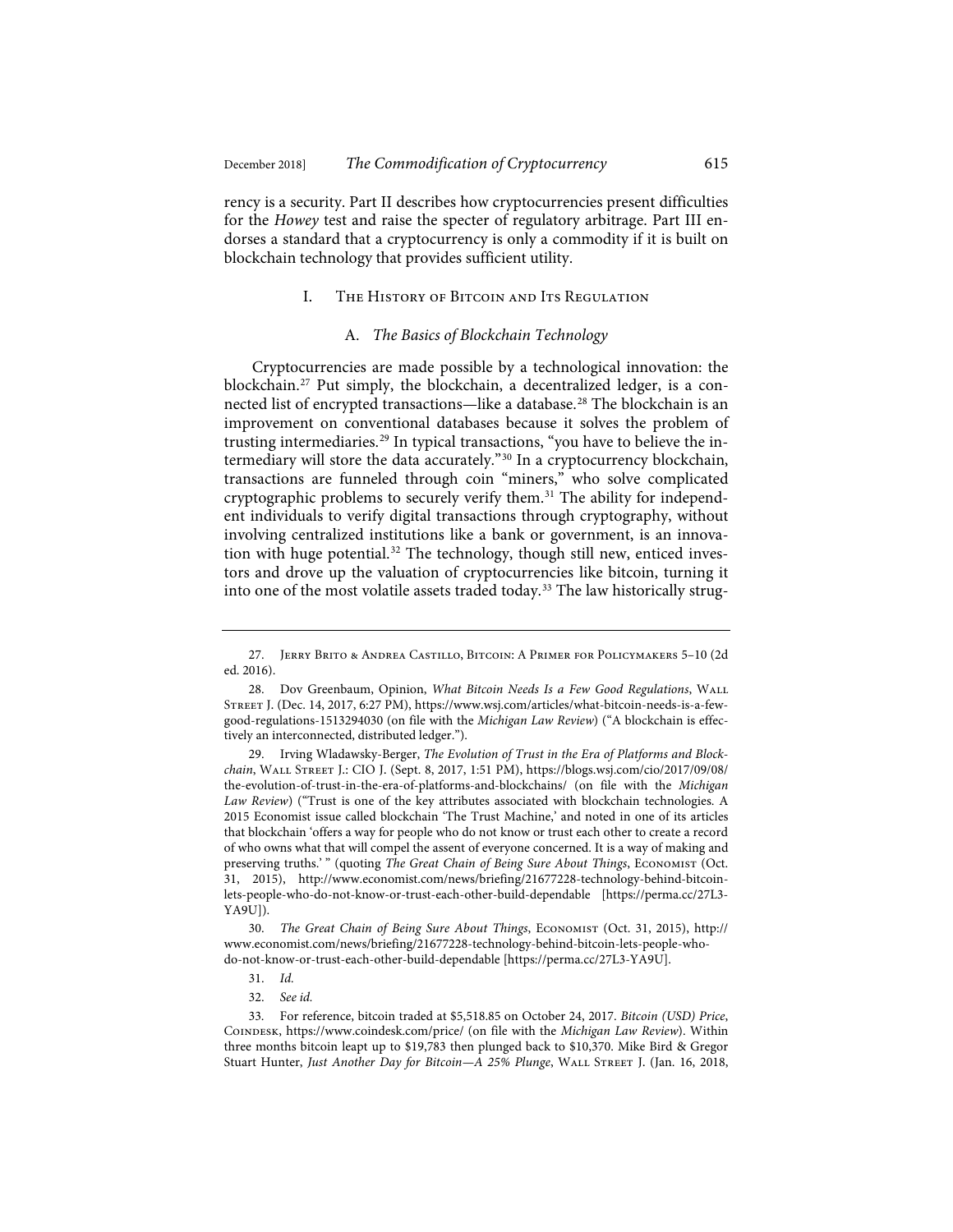gles with technological innovations because it relies on precedent and, therefore, does not reliably envision future developments. Grappling with technological changes is a continuing challenge for the legal community, and cryptocurrencies put that challenge into stark relief.<sup>34</sup>

#### B. *The Rise of Bitcoin*

Bitcoin is the most popular of available cryptocurrencies.<sup>35</sup> Bitcoin miners verify transactions on the blockchain by solving complicated cryptography problems and are rewarded with bitcoins.<sup>36</sup> Bitcoins can be used by whoever accepts bitcoin for payment, and their price depends on the market.37 But, it remains unresolved "[w]hether bitcoin will ultimately be a store of value, akin to digital gold, or a means of payment."38 Equally puzzling for lawyers, regulated entities, and regulatory agencies is the question of how the law should apply to bitcoin.

Viewing bitcoin as a commodity, as the CFTC suggests,<sup>39</sup> makes sense because its primary function is storing value.<sup>40</sup> This characterization places it

35. *See* Paul Vigna et al., *Why Bitcoin? Why Now?*, Wall Street J. (Dec. 9, 2017, 7:00 AM), https://www.wsj.com/articles/why-bitcoin-why-now-1512820800 (on file with the *Michigan Law Review*) ("Growing interest in bitcoin attracted wider attention from the investment community . . . . More than 100 funds dedicated to bitcoin and its ilk have popped up.").

BRITO & CASTILLO, *supra* note 27, at 8-9. The mining feature is one of the fundamental features of bitcoin. Miners get bitcoin in return for verifying transactions. There are outstanding questions about what will happen to bitcoin and how it may be self-regulating when mining loses that incentive, but those are far off in the future. *See generally* Vigna et al., *supra* note 35 ("Bitcoin is created, or 'mined,' at a preset, steady pace. There are currently about 16.7 million bitcoin outstanding; mining will stop when the total reaches 21 million, expected to occur around the year 2140.").

37. *See* Brito & Castillo, *supra* note 27, at 6–7, 13–14. SEC Chairman Jay Clayton noted that "market participants should treat payments and other transactions made in cryptocurrency as if cash were being handed from one party to another." Clayton, *supra* note 1. In his view, cryptocurrencies are the equivalent of cash—they are akin to fiat currency. *Id.* But he states that calling something a "currency" does not mean it avoids the securities laws. *Id.*

38. Vigna et al., *supra* note 35.

39. *In re* Coinflip, Inc., CFTC No. 15-29, [2015–2016 Transfer Binder] Comm. Fut. L. Rep. (CCH) ¶ 33,583 (Sept. 17, 2015).

40. "Cryptocurrencies aren't commodities because they don't have an alternate use. People own them as a store for value." Akshay Singh, Letter to the Editor, *Bitcoin Can Be a Competitive Store of Value*, Wall Street J. (Sept. 12, 2017, 11:47 AM), https://www.wsj.com/ articles/bitcoin-can-be-a-competitive-store-of-value-1505231277 (on file with the *Michigan Law Review*). Singh suggests that stores of value aren't commodities, but that contradicts our

<sup>9:21</sup> PM), https://www.wsj.com/articles/just-another-day-for-bitcoina-20-plunge-1516103459 (on file with the *Michigan Law Review*).

<sup>34.</sup> *See* Jeffrey Neuburger, *Reflections on Technology-Related Legal Issues: Looking Back at 2017; Will 2018 Be a Quantum Leap Forward?*, Proskauer: New Media & Tech. L. Blog (Dec. 20, 2017), https://newmedialaw.proskauer.com/2017/12/20/reflections-on-technologyrelated-legal-issues-looking-back-at-2017-will-2018-be-a-quantum-leap-forward/ [https:// perma.cc/4JKX-4NP2].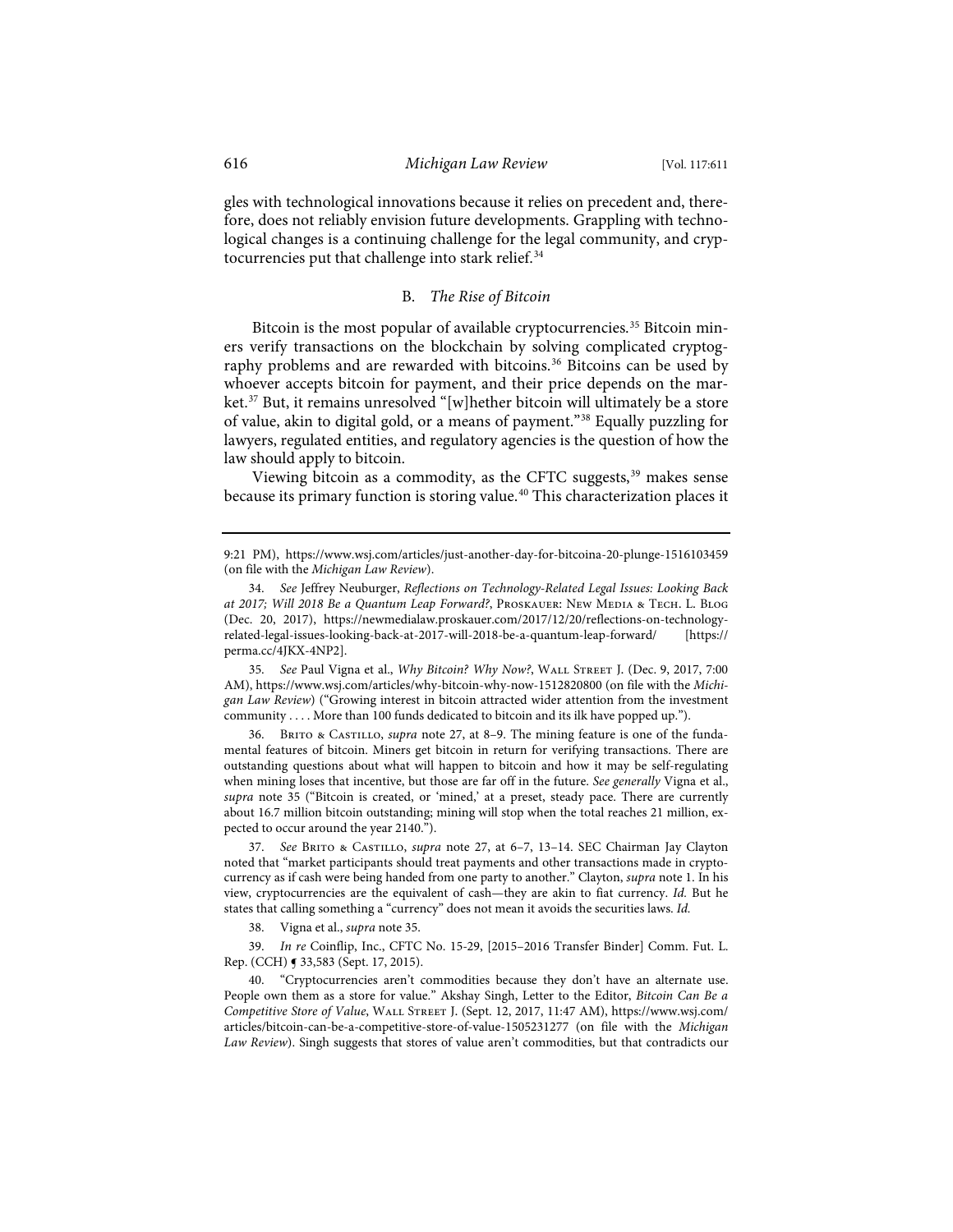in the same category as conventional commodities—most notably, gold.<sup>41</sup> Although there are clear distinctions between bitcoin and gold, such as gold's utility in creating other goods like jewelry and electronics,<sup>42</sup> any legal distinction disappears once they are both declared commodities.<sup>43</sup>

But if bitcoin is a commodity, what are other cryptocurrencies? Droves of cryptocurrencies have been created in the years since bitcoin's invention, but not all of them share bitcoin's "commodity" characteristics, such as nonfungibility, nonmarketability, and actual utility.<sup>44</sup> In the absence of these features, other cryptocurrencies would be considered securities, subject to the demanding (and expensive) disclosure requirements of the securities laws.

#### C. *Initial Coin Offerings and Regulatory Concerns*

Staying on the commodity side of the line has become increasingly complicated with the advent of initial coin offerings, or ICOs.45 Instead of going to the conventional sources of funding—venture capital, angel investors, or banks—entrepreneurs with clever cryptocurrency ideas pre-sell their cryptocurrency and use the proceeds to fund their projects.<sup>46</sup> This looks quite similar to a sale of securities.<sup>47</sup>

understanding of gold as a commodity. Regardless, the primary use of bitcoin seems to be as a volatile store of value. Like other currencies, and indeed like gold itself, "[m]arket forces determine the price of currency which can be measured relative to other currencies." *Id.*

<sup>41.</sup> *See generally* Pradeep Dubey et al., *Is Gold an Efficient Store of Value?*, 21 Econ. Theory 767, 767–68 (2003) (introducing the idea of commodities, such as gold and tobacco, as mediums of exchange and stores of value).

<sup>42.</sup> *See id.* at 768 ("[G]old yields utility.").

<sup>43.</sup> The CFTC recently allowed bitcoin futures to be traded on commodities exchanges, just like gold. Alexander Osipovich, *Bitcoin Futures Set to Start Trading as Regulator Gives Thumbs Up*, Wall Street J. (Dec. 1, 2017, 3:43 PM), https://www.wsj.com/articles/regulatoropens-way-to-bitcoin-futures-1512133201 (on file with the *Michigan Law Review*).

<sup>44.</sup> *See, e.g.*, Matt Levine, Opinion *SEC Halts a Silly Initial Coin Offering*, Bloomberg (Dec. 5, 2017, 5:00 AM), https://www.bloomberg.com/view/articles/2017-12-05/sec-halts-asilly-initial-coin-offering [https://perma.cc/AGZ5-32CF] (PlexCoin is an example of a fraudulent token that expresses these characteristics—it's not fungible nor marketable nor provides any utility.).

<sup>45.</sup> *See* Steven Russolillo, *Initial Coin Offerings Surge Past \$4 Billion—And Regulators Are Worried*, Wall Street J. (Dec. 14, 2017, 4:54 PM), https://www.wsj.com/articles/initialcoin-offerings-surge-past-4-billionand-regulators-are-worried-1513235196 (on file with the *Michigan Law Review*).

<sup>46.</sup> *Id.* ("[An ICO] is a method of corporate fundraising that circumvents traditional capital markets. Typically tech startups, many involved in the digital-currency sector, raise money from investors in exchange for newly created digital coins or tokens, which they can trade.").

<sup>47.</sup> *Id.* ("[S]ome regulators say ICOs should be regulated like securities.").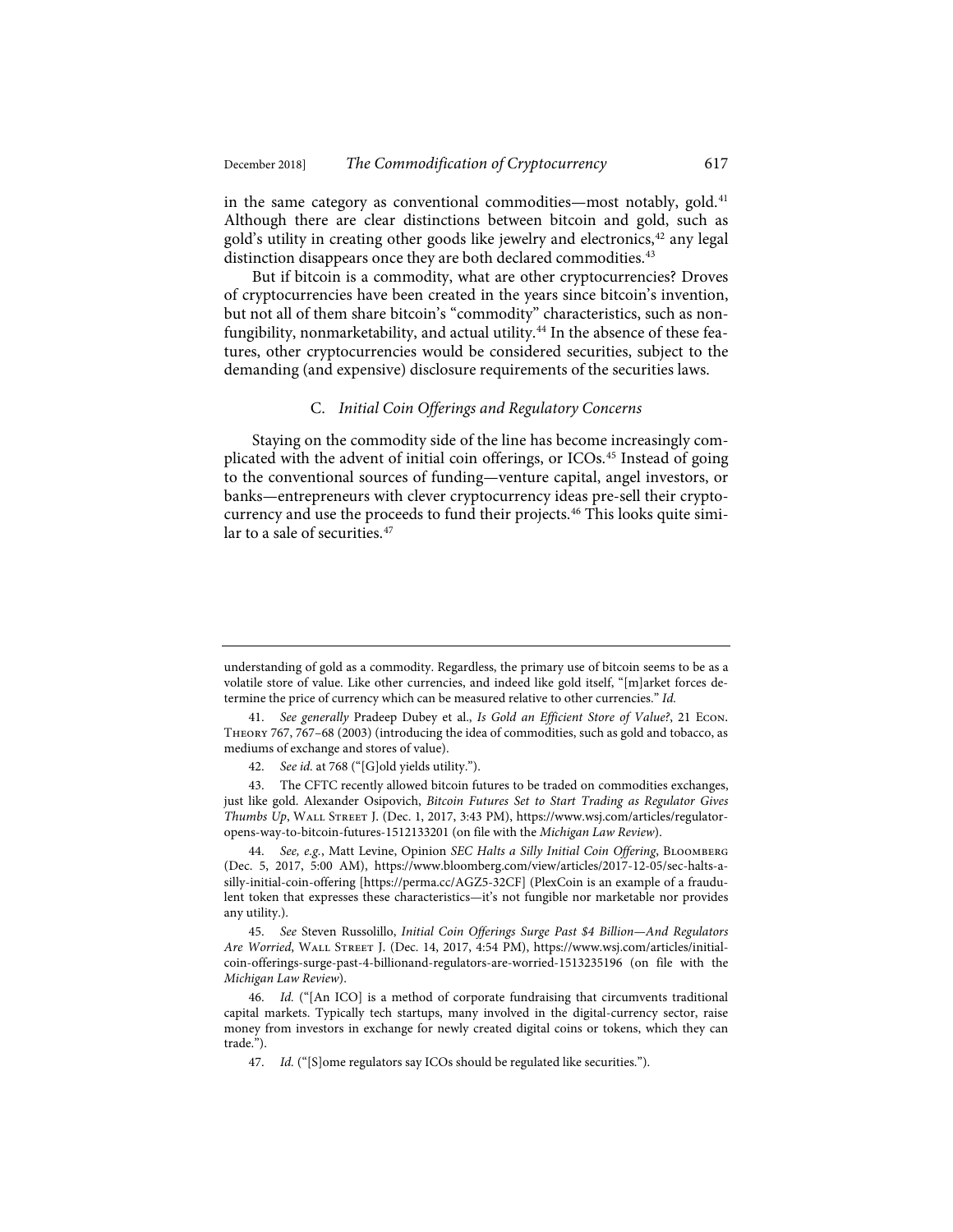Concerned with potentially unregulated securities sales, the SEC has recently begun enforcement actions on cryptocurrency ICOs.<sup>48</sup> Its principal argument is that the cryptocurrency at issue is an investment contract, and therefore a security subject to the SEC's regulatory jurisdiction.<sup>49</sup> Initially, the SEC only pursued fraudulent cryptocurrency offerings, but more recently, it has also targeted seemingly legitimate tokens.<sup>50</sup> As a cryptocurrency shares more of the bitcoin "commodity" features, when does the SEC lose the authority to regulate? Quite unhelpfully, SEC Chairman Jay Clayton commented that "[a]s securities law practitioners know well, the answer depends on the facts."51

Nevertheless, the SEC is considering imposing gatekeeper liability on lawyers who assist with ICOs.<sup>52</sup> In a recent speech, Chairman Clayton castigated ICO lawyers for "tak[ing] a step back from the key issues—including whether the 'coin' is a security and whether the offering qualifies for an exemption from registration—even in circumstances where registration would likely be warranted."<sup>53</sup> He instructed SEC staff "to be on high alert" for ICOs that may be "contrary to . . . the professional obligations of the U.S. securities bar."54

But the SEC's position is still ambiguous. Early releases warn investors against cryptocurrencies but do not make a definite finding on whether they are securities.<sup>55</sup> Although the SEC's position on cryptocurrencies remains unclear, enforcement actions have strictly applied the *Howey* test.<sup>56</sup> Chairman Clayton recently attempted to clarify the issue, noting that "[b]efore launching a cryptocurrency or a product with its value tied to one or more cryptocurrencies, its promoters must either (1) be able to demonstrate that the currency or product is not a security or (2) comply with applicable registration and other requirements under our securities laws."57 This rule is still

56. The SEC goes through each prong of the *Howey* test in their argument. *See, e.g.*, DAO Report, *supra* note 3.

<sup>48.</sup> *See, e.g.*, Paul Vigna, *SEC Targets Initial Coin Offering 'Scam*,*'* Wall Street J. (Dec. 4, 2017, 11:51 AM), https://www.wsj.com/articles/secs-cyber-unit-charges-canadian-firmwith-coin-offering-fraud-1512400168 (on file with the *Michigan Law Review*).

<sup>49.</sup> DAO Report, *supra* note 3 (applying the *Howey* test to argue that DAO Tokens are securities).

<sup>50.</sup> *Compare* Levine, *supra* note 44, *with* Matt Levine, *SEC Halts a Real Initial Coin Offering*, Bloomberg (Dec. 12, 2017, 3:20 PM), https://www.bloomberg.com/view/articles/2017- 12-12/sec-halts-a-real-initial-coin-offering [https://perma.cc/MXX9-WWDN].

<sup>51.</sup> Clayton, *supra* note 1.

<sup>52.</sup> John Reed Stark, *Beware ICO Lawyers, You're the Next Target*, Law360 (Jan. 31, 2018, 12:55 PM), https://www.law360.com/articles/1006847/beware-ico-lawyers-you-re-thenext-target (on file with the *Michigan Law Review*).

<sup>53.</sup> *Id.*

<sup>54.</sup> *Id.*

<sup>55.</sup> *Investor Bulletin: Initial Coin Offerings*, *supra* note 7.

<sup>57.</sup> Clayton, *supra* note 1.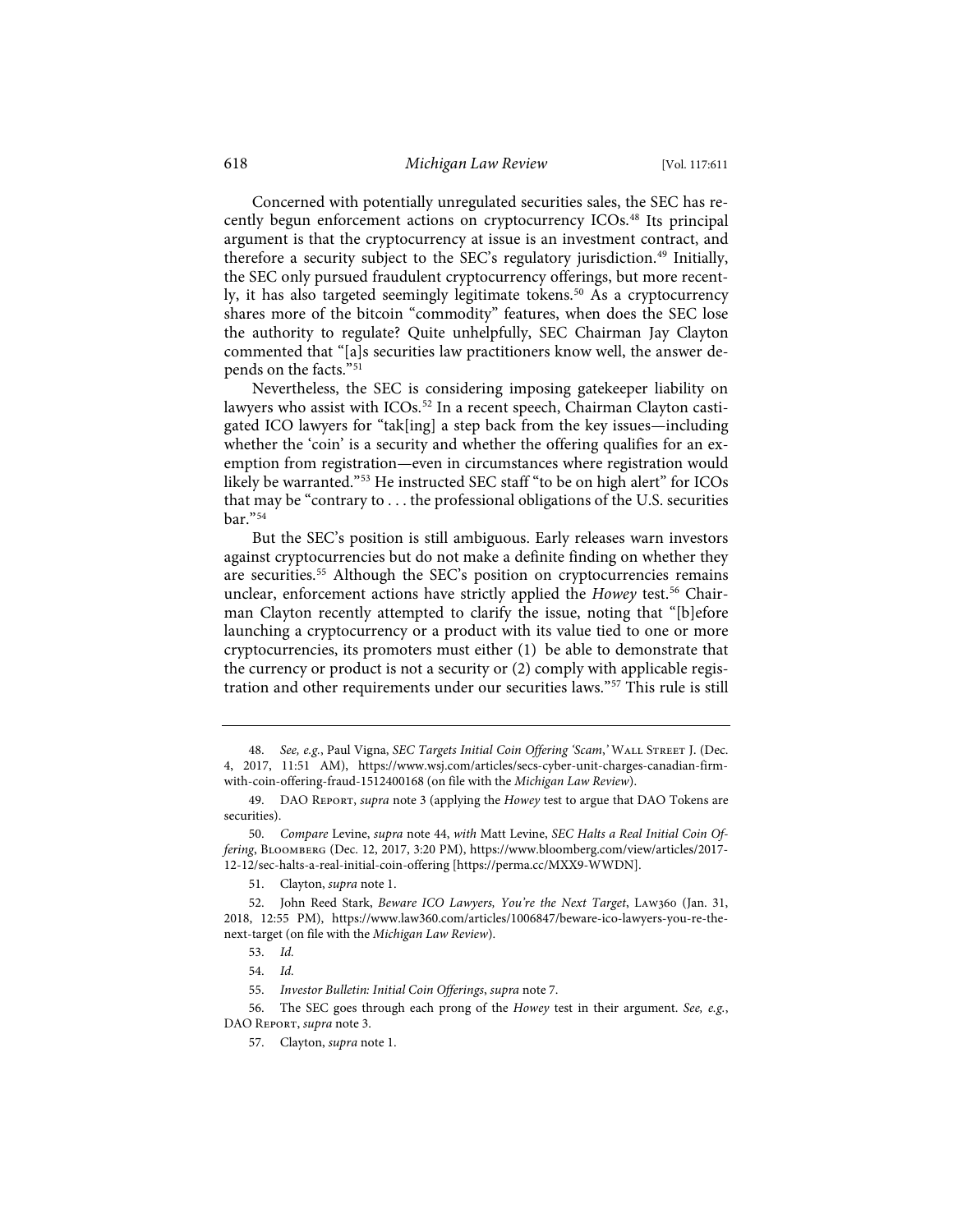problematic because "demonstrat[ing] that the currency or product is not a security" is precisely the issue on which regulated entities need guidance.<sup>58</sup>

The different classifications between bitcoin—as a commodity—and most other cryptocurrencies—as securities—blurs a previously clear separation.59 Whether a cryptocurrency is a commodity depends on a factual judgment made by the SEC, CFTC, or a federal judge.<sup>60</sup> This creates expensive uncertainty for both cryptocurrency firms and regulatory authorities. Each individual cryptocurrency must be analyzed to determine whether it crosses the line between commodity and security. This may stifle innovation in the blockchain space because creators cannot be certain of their regulatory obligations or cost. For the regulator, it signals suboptimal enforcement in the area because none of the agencies are certain where the line lies.

#### II. CRYPTOCURRENCIES PRESENT CHALLENGES FOR HOWEY

Part II discusses the test for an investment contract, the *Howey* test, and how cryptocurrencies and their underlying technology have trouble meeting the test's requirements. These difficulties create regulatory uncertainty regarding whether a new cryptocurrency does or does not satisfy the test.

#### A. *The SEC and the* Howey *Test*

For the SEC to bring cryptocurrencies within its jurisdiction, it must show that a particular cryptocurrency is a security as defined by the Securities Act of 1933 and the Securities Exchange Act of 1934 (Exchange Act). The Securities Act defines a security as "any note, stock . . . [or] investment contract."<sup>61</sup> Although the Exchange Act has a slightly different definition,<sup>62</sup> courts use similar interpretations.<sup>63</sup> Because cryptocurrencies are not enumerated in either Act (they certainly were not contemplated in the 1930s),

<sup>58.</sup> *Id.*

<sup>59.</sup> The CFTC claims that "There is no inconsistency between the SEC's analysis and the CFTC's determination . . . that virtual tokens may be commodities . . . depending on the particular facts and circumstances." COMMODITY FUTURES TRADING COMM'N, A CFTC PRIMER on Virtual Currencies 14 (2017), http://www.cftc.gov/idc/groups/public/documents/file/ labcftc\_primercurrencies100417.pdf [https://perma.cc/DN62-RGLF]. Although that may be true, it is far less clear for regulated entities on where their regulatory obligations lie. *See generally* Bromberg, *supra* note 12.

<sup>60.</sup> Commodity Futures Trading Comm'n, at 14 *supra* note 59 (explaining that classification as a security or commodity varies "depending on the particular facts and circumstances").

<sup>61.</sup> Securities Act of 1933, Pub. L. No. 73-22, § 2(1), 48 Stat. 74, 74 (codified as amended at 15 U.S.C. § 77b(a)(1) (2012)).

<sup>62.</sup> Securities Exchange Act of 1934, Pub. L. No. 73-291 § 3(a)(10), 48 Stat. 881, 883–84 (codified as amended at 15 U.S.C. § 78c(a)(10)).

<sup>63.</sup> *See, e.g.*, Landreth Timber Co. v. Landreth, 471 U.S. 681, 686 n.1 (1985).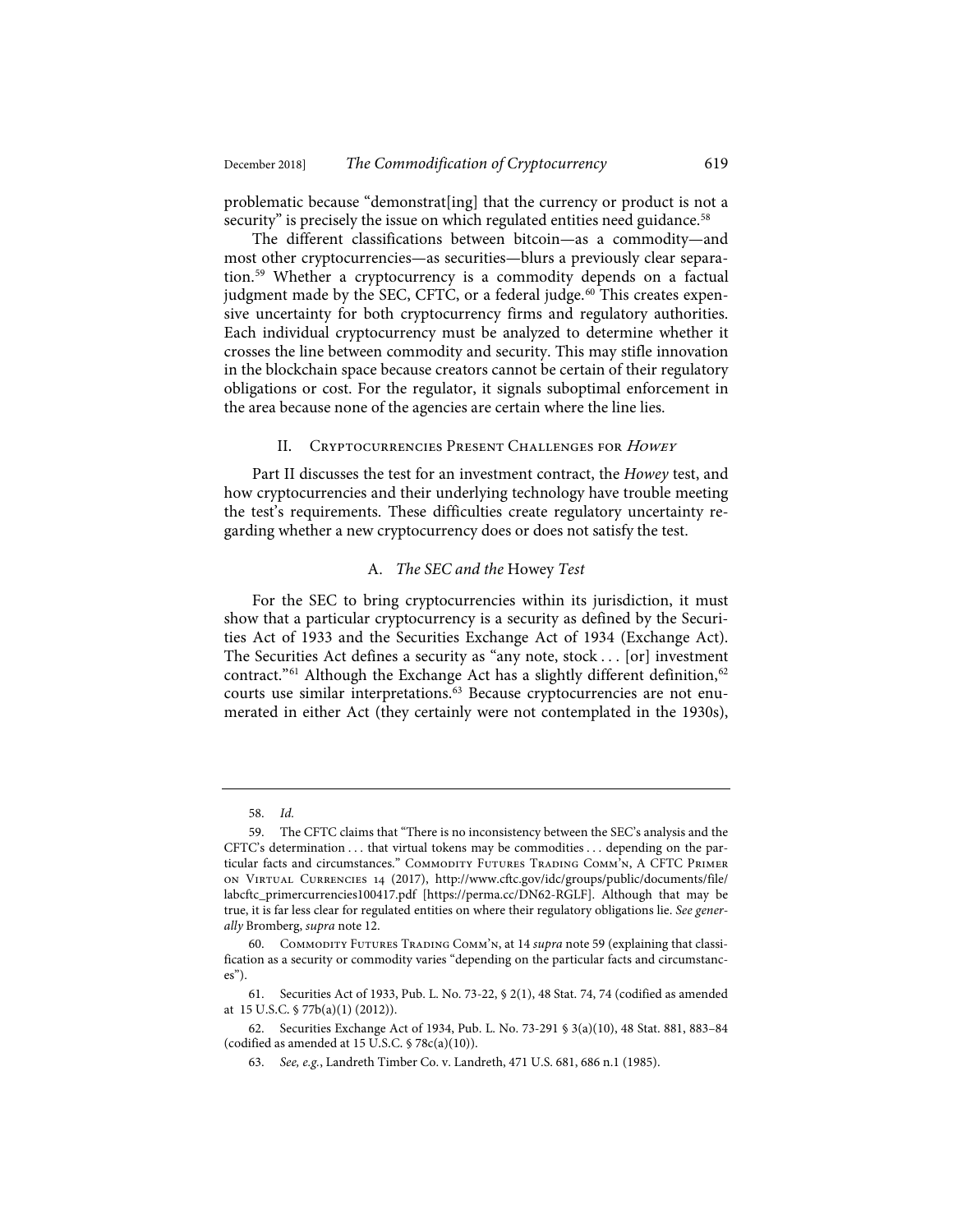the SEC must fit them into the catchall term: "investment contract."<sup>64</sup> Congress included the term to cover any novel financial instruments that people may conjure up in the future, but has left it up to courts to define the term on a case-by-case basis.<sup>65</sup>

The Supreme Court adopted the test for an investment contract in the seminal case *SEC v. Howey*. <sup>66</sup> The case holds that an instrument is an investment contract, and therefore a security, if it satisfies every element of a four-prong test: (1) an investment of money (2) in a common enterprise (3) with the expectation of profits (4) solely from the efforts of others.<sup>67</sup> Cryptocurrencies present new challenges for this test because they may not be investments of money, and novel blockchain technology underlying the tokens may eliminate any efforts of others. Indeed, cryptocurrencies may even allow entrepreneurs to evade securities laws through careful token construction.

Prong one, the investment of money element of the test,<sup>68</sup> immediately presents a challenge for classifying cryptocurrencies as securities. This prong can be distilled into two parts: (1) whether there is an investment and (2) whether that investment is money.69 Cryptocurrencies with ICOs clearly satisfy the second part because investors pay for the tokens.<sup>70</sup> But here, money does not strictly mean cash.<sup>71</sup> Consumers can participate in the ICO using other cryptocurrencies such as bitcoin, or even capital assets.72

The more confounding question is whether there is an investment. In *United Housing Foundation, Inc. v. Forman*, the Supreme Court found that a scheme to sell apartment units was not a security because it was not an investment.73 Instead, the purchase of housing was found to be primarily for consumption.74 Likewise, digital tokens that are created primarily for consumption, a service granted by the originating firm, should not be treated as

68. *Howey*, 328 U.S. at 301.

71. *See, e.g.*, Int'l Bhd. of Teamsters v. Daniel, 439 U.S. 551, 560 n.12 (1979) ("This is not to say that a person's 'investment,' in order to meet the definition of an investment contract, must take the form of cash only, rather than of goods and services."); Hector v. Wiens, 533 F.2d 429, 432–33 (9th Cir. 1976).

72. *See, e.g.*, DAO Report, *supra* note 3.

73. 421 U.S. 837, 859–60 (1975) ("[A]cquiring housing rather than making an investment for profit[] is not within the scope of the federal securities laws.").

<sup>64.</sup> SEC v. W.J. Howey Co., 328 U.S. 293, 299 (1946) ("It embodies a flexible rather than a static principle, one that is capable of adaptation to meet the countless and variable schemes devised by those who seek the use of the money of others on the promise of profits.").

<sup>65.</sup> *Id.* at 298–99.

<sup>66.</sup> *Id.* at 301.

<sup>67.</sup> *Id.*; *see also* SEC v. Edwards, 540 U.S. 389, 393 (2004).

<sup>69.</sup> *Id.*

<sup>70.</sup> DAO Report, *supra* note 3, at 5 ("In exchange for ETH, The DAO created DAO Tokens  $\dots$ .").

<sup>74.</sup> *United Hous.*, 421 U.S. at 858.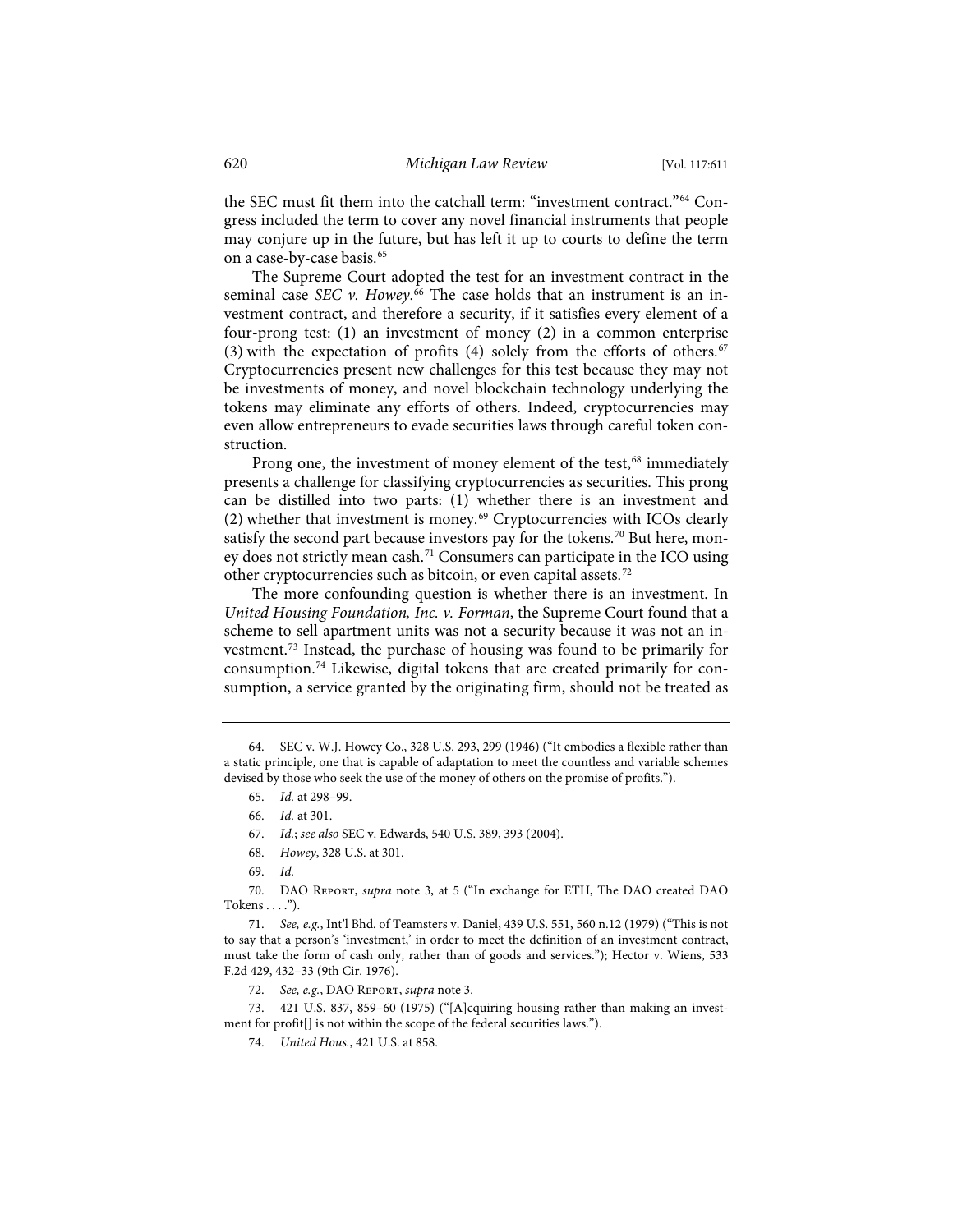an investment. That is, if consumers can exchange their tokens for a service or product, it would cease to be an investment under *Forman*. 75

Cryptocurrency creators seeking to escape SEC oversight can leverage this distinction between consumption and investment to engage in regulatory arbitrage. They can ensure that their token provides nominal utility—not just a means of raising money or a method of tracking the value of the company itself.76 Moreover, cryptocurrencies can be designed to have utility because creators typically make them as a currency for their particular enterprise.77 Because failing to satisfy even one prong of the *Howey* test allows an asset to escape securities regulation, $78$  the utility function of a token is a critical measure of how it will fare under regulatory scrutiny.

Prong two, the common enterprise prong,<sup>79</sup> will likely be met by most if not all cryptocurrencies selling tokens. Circuits are split in their interpretation of this prong, with some favoring horizontal commonality and some favoring either broad or narrow vertical commonality.<sup>80</sup> In horizontal commonality, investors pool funds into an investment, and the profits of each investor correlate with those of other investors.<sup>81</sup> Cryptocurrencies sold in ICOs have this trait as the return from the purchase of a digital token will be distributed pro rata to each investor.<sup>82</sup> The appreciation of token value is much like that of stock, in that the corresponding gain for each investor depends on how much of the token they own.

Vertical commonality introduces a promoter<sup>83</sup> to the scheme.<sup>84</sup> Narrow vertical commonality considers whether the profits of an investor are tied to

79. *Id.* at 301.

81. *See, e.g.*, *Curran*, 622 F.2d at 221.

<sup>75.</sup> *See id.*

<sup>76.</sup> Though, SEC Chairman Clayton noted that this isn't a formalistic view: "Merely calling a token a 'utility' token or structuring it to provide some utility does not prevent the token from being a security." Clayton, *supra* note 1.

<sup>77.</sup> *See* David Goodboy, *3 Types of Cryptocurrencies You Need to Know*, NASDAQ (Jan. 15, 2018, 3:00 PM), https://www.nasdaq.com/article/3-types-of-cryptocurrencies-you-need-toknow-cm905488 (on file with the *Michigan Law Review*) (discussing that "utility cryptocurrency is designed for a particular task" as opposed to transactional or platform cryptocurrencies).

<sup>78.</sup> *See* SEC v. W.J. Howey Co., 328 U.S. 293, 301 (1946).

<sup>80.</sup> *See, e.g.*, SEC v. Eurobond Exch. Ltd., 13 F.3d 1334, 1339 (9th Cir. 1994); Curran v. Merrill Lynch, Pierce, Fenner & Smith, Inc., 622 F.2d 216, 222 (6th Cir. 1980), *aff'd* 456 U.S. 353 (1982); SEC v. Cont'l Commodities Corp., 497 F.2d 516, 521–22 (5th Cir. 1974).

<sup>82.</sup> See Crypto Dan, *Equi Capital ICO—Transforming Venture Capital*, MEDIUM (Feb. 28, 2018), https://medium.com/@info\_19130/equi-capital-ico-transforming-venture-capital-3c49b4aee082 [https://perma.cc/A7DU-YX7S]. Investors in ICOs track the value of the investment based on how much the market values the cryptocurrency. *See id.* If a coin increases in value, the investors return depends on how much they own—a pro rata share. *See id.*

<sup>83.</sup> A promoter provides expertise to the enterprise to increase its value. The *Howey* test refers to promoters as someone who generates an expectation of profit. *Howey*, 328 U.S. at 298 ("[In this type of enterprise, investors] profit solely through the efforts of the promoter or of some one other than themselves.").

<sup>84.</sup> *See, e.g.*, *Cont'l Commodities*, 497 F.2d at 516.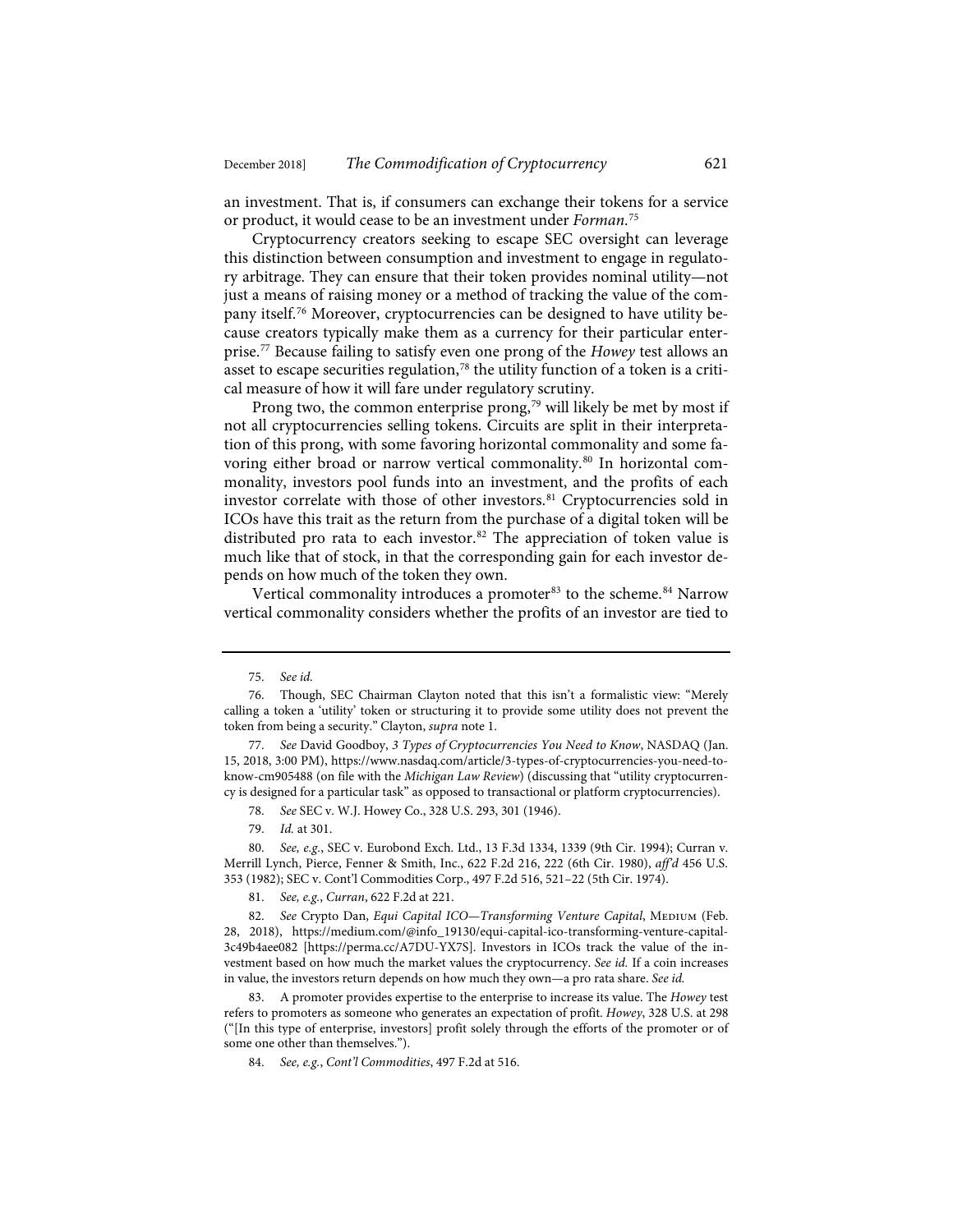a promoter,<sup>85</sup> while broad vertical commonality considers whether the success of the investor depends on the promoter's expertise.<sup>86</sup> This analysis is trickier than that of horizontal commonality and overlaps substantially with the fourth prong of the *Howey* test, from the efforts of others. The difficulties introduced by vertical commonality are best addressed in prong four.<sup>87</sup>

Prong three, the expectation of profits,<sup>88</sup> refers to the return an investor seeks on their investment, rather than the profits that the system or issuer of a cryptocurrency might earn.<sup>89</sup> This ultimately depends on the degree to which the token provides utility. Tokens released through ICOs will likely meet this prong of the test because investors are not paying for the utility of the tokens for enterprises that have not yet launched. They are merely investing in the token for its volatility and potential to appreciate in value. Likewise, tokens purchased for their utility that happen to appreciate in value due to market forces would also satisfy this prong.<sup>90</sup>

Prong four, solely from the efforts of others,<sup>91</sup> is the most problematic for cryptocurrencies seeking to be regulated as commodities. Courts have interpreted the "efforts from others" test to mean managerial or entrepreneurial efforts,<sup>92</sup> making the key question whether the cryptocurrency originators are contributing these efforts. Cryptocurrency creators can persuasively argue that they do not contribute any effort beyond initially creating the token because there is no ongoing managerial or entrepreneurial task.<sup>93</sup> At minimum, the decentralized nature of the new technology means that

- 88. *Howey*, 328 U.S. at 301.
- 89. *See, e.g.*, SEC v. Edwards, 540 U.S. 389, 394 (2004).

90. The outcome of this prong, in particular, depends on how the facts are characterized. If there isn't an investment of money, then there is unlikely to be an expectation of profit. In that case, this prong is moot because the asset would have already failed to meet the requirements of prong one.

91. *Howey*, 328 U.S. at 301.

92. *See, e.g.*, SEC v. Koscot Interplanetary, Inc., 497 F.2d 473, 479–84 (5th Cir. 1974); SEC v. Glenn W. Turner Enters., 474 F.2d 476, 482–83 (9th Cir. 1973).

93. *See Frequently Asked Questions*, Bitcoin, https://bitcoin.org/en/faq [https:// perma.cc/ET88-9LUW] ("Nobody owns the Bitcoin network much like no one owns the technology behind email. Bitcoin is controlled by all Bitcoin users around the world. While developers are improving the software, *they can't force a change in the Bitcoin protocol* because all users are free to choose what software and version they use." (emphasis added)).

<sup>85.</sup> *See, e.g.*, *Eurobond Exch.*, 13 F.3d at 1339.

<sup>86.</sup> *See Cont'l Commodities*, 497 F.2d at 522.

<sup>87.</sup> Resolving the circuit split may be a potential step toward clarifying the regulation of cryptocurrencies, but it is moot here. In circuits that use horizontal commonality, the fourth prong will be the lynchpin of the discussion. In circuits that use vertical commonality, the main cryptocurrency argument against *Howey* will apply to both the second and fourth prongs. Therefore, this Note focuses on the fourth prong.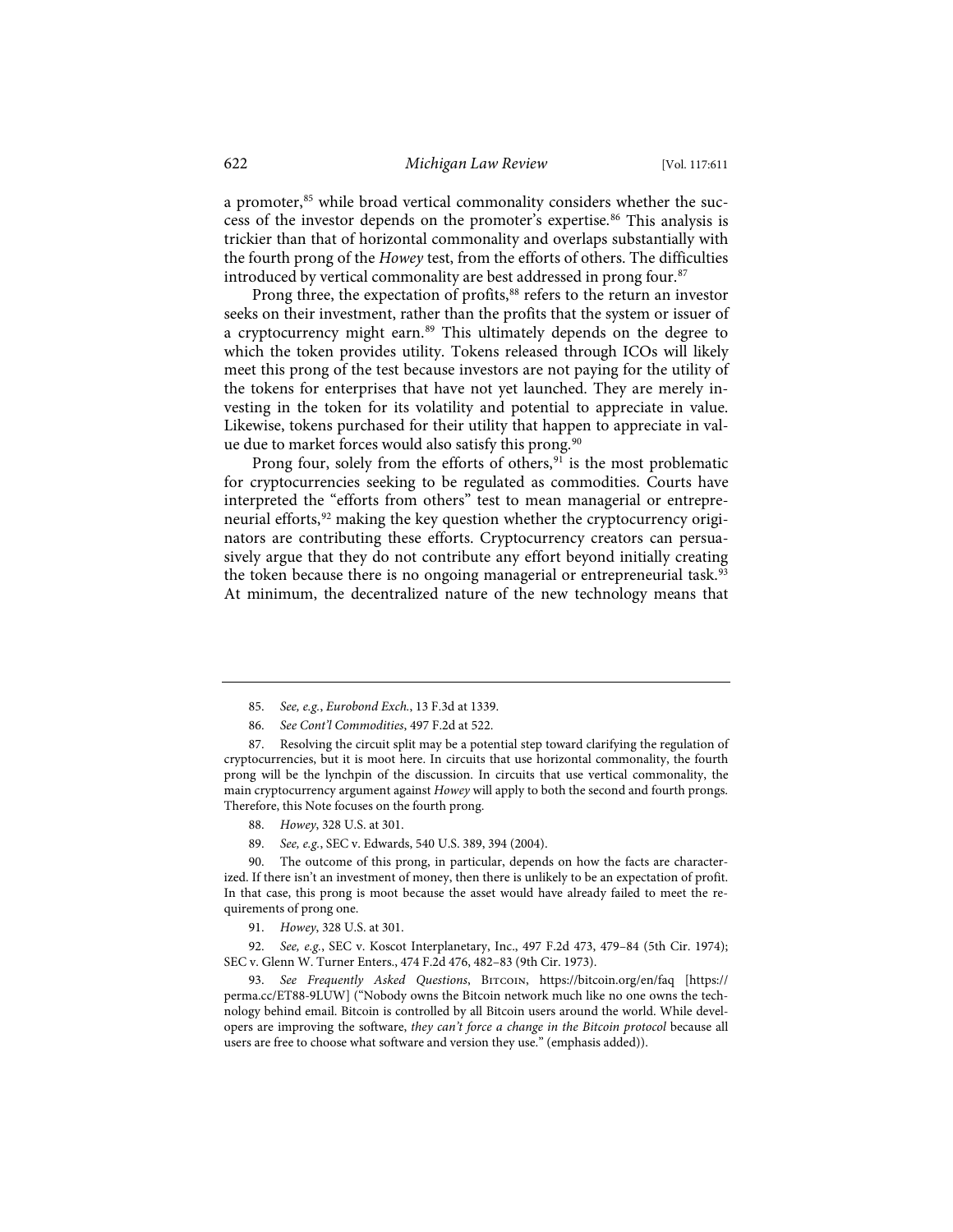cryptocurrencies do not fit this prong as readily as conventional investment contracts do.<sup>94</sup>

Fortunately for the SEC, truly fraudulent ICOs will likely satisfy this prong because firms engaging in the scheme will want to cash in on the offering.<sup>95</sup> The money raised by an ICO is often managed by a person or entity that would satisfy this final prong.<sup>96</sup> In contrast, tokens like bitcoin, which do not have a managerial or entrepreneurial effort behind them,<sup>97</sup> would not satisfy this test. The origination of bitcoin had no such initial offering instead, the network was created and the first "block" of bitcoins was mined and put into circulation.<sup>98</sup>

Even if bitcoin had originated with a sale of tokens, the SEC would still have had to show how all four prongs of the *Howey* test were satisfied. As a useful comparison, a company that sells gold is not selling a security every time it transacts in gold.<sup>99</sup> The value of that gold, even as an investment, is not tied to anything that the gold company does.100 Likewise, the value of bitcoin is not affected by managerial or entrepreneurial efforts—it depends on how valuable the market thinks the technology is.<sup>101</sup>

#### B*. The Vanishing Line Between Commodity and Security*

Viewing cryptocurrencies as commodities helps explains a hole in *Howey*. Tokens that provide utility are more like commodities, such as gold or wheat, than securities.<sup>102</sup> When analyzing commodities like gold or silver, courts hold that those minerals are not securities because their value de-

<sup>94.</sup> *See* Nathaniel Popper, *Understanding Ethereum, Bitcoin's Virtual Cousin*, N.Y. Times (Oct. 1, 2017), https://www.nytimes.com/2017/10/01/technology/what-isethereum.html (on file with the *Michigan Law Review*) ("As with Bitcoin, Ethereum mining serves a dual process of getting new Ether into the world while providing an incentive *for people to join the network and help maintain* the Ethereum blockchain." (emphasis added)).

<sup>95.</sup> *See, e.g.*, Vigna, *supra* note 48 ("The SEC alleged that PlexCorps violated securities laws by marketing and selling up to \$15 million worth of cryptocurrencies . . . ." The SEC then froze the assets of PlexCorps.).

<sup>96.</sup> *Id.*

<sup>97.</sup> *See* Marco Iansiti & Karim R. Lakhani, *The Truth About Blockchain*, Harv. Bus. Rev., Jan.–Feb. 2017, at 118.

<sup>98.</sup> Benjamin Wallace, *The Rise and Fall of Bitcoin*, WIRED (Nov. 23, 2011, 2:52 PM), https://www.wired.com/2011/11/mf\_bitcoin/ (on file with the *Michigan Law Review*) ("Nakamoto himself mined the first 50 bitcoins—which came to be called the genesis block—on January 3, 2009.").

<sup>99.</sup> *See* Noa v. Key Futures, Inc., 638 F.2d 77, 79 (9th Cir. 1980) ("Applying these standards to the facts here, we hold that no investment contract was created. Once the purchase of silver bars was made, the profits to the investor depended upon the fluctuations of the silver market, not the managerial efforts of Key Futures. The decision to buy or sell was made by the owner of the silver."); *see also* SEC v. R.G. Reynolds Enters., 952 F.2d 1125 (9th Cir. 1991); SEC v. Belmont Reid & Co., 794 F.2d 1388, 1391 (9th Cir. 1986).

<sup>100.</sup> *See Noa*, 638 F.2d at 79.

<sup>101.</sup> *See Frequently Asked Questions*, *supra* note 93.

<sup>102.</sup> *See supra* Section II.A.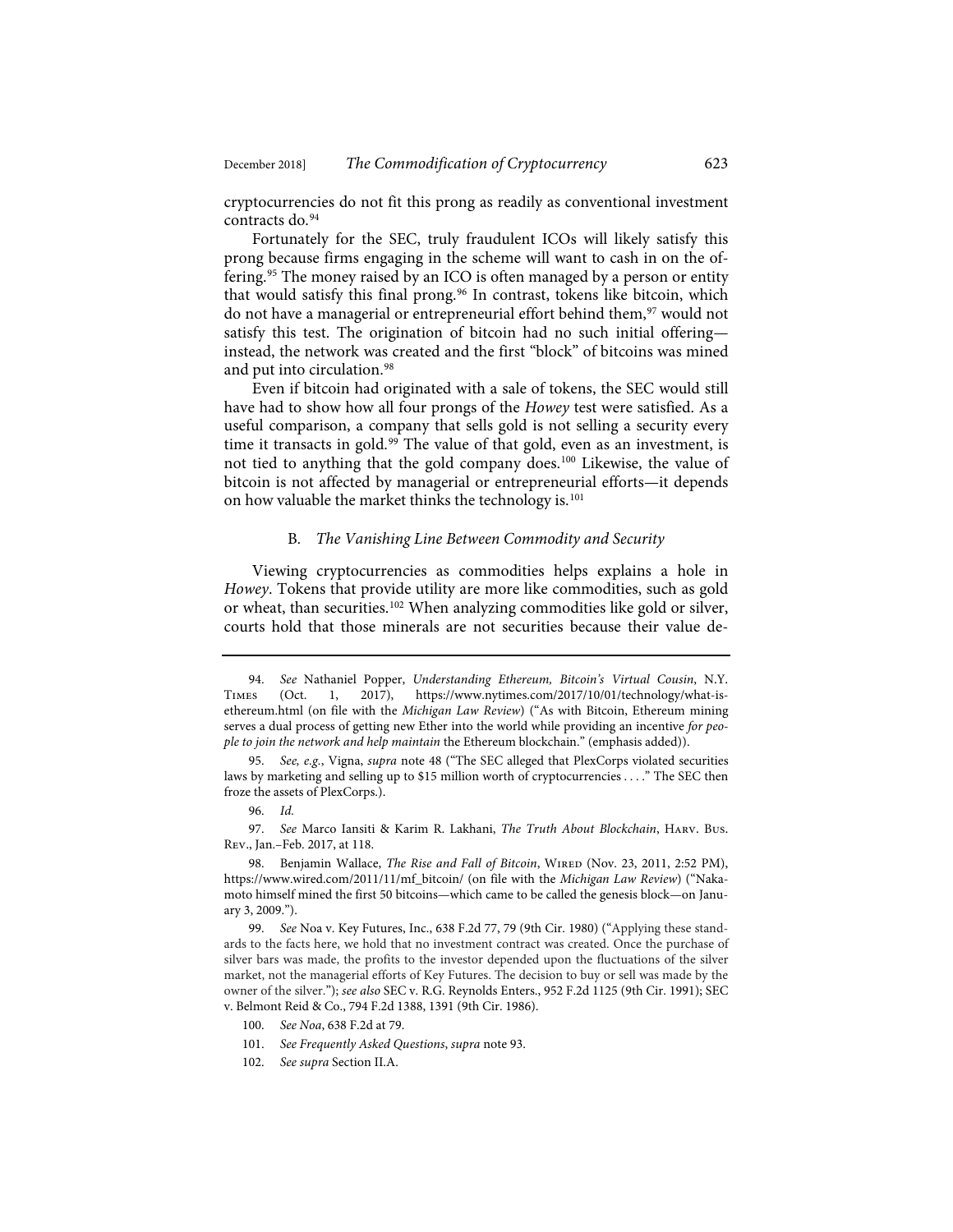pends on market forces, not the efforts of others.103 Similarly, the value of a token like bitcoin hinges only on the market's perception of how valuable the token and its underlying technology will be in the future.

The CFTC reinforced this argument in *In re Coinflip*, in which the Commission asserted that virtual currencies, including bitcoin, are commodities under the Commodities Exchange Act.104 The CFTC reasoned that "Section 1a(9) of the Act defines 'commodity' to include, among other things, 'all services, rights, and interests in which contracts for future delivery are presently or in the future dealt in.' "105 If virtual currencies are commodities, subject to CFTC regulation by the CFTC, then they cannot also be securities regulated by the SEC.

The line between securities and commodities, or security-tokens and nonsecurity-tokens, is now an intensely fact-specific inquiry.106 The SEC must explore the details of the token, from whether the entity originating the token is providing significant managerial efforts to whether the tokens have utility beyond that of an investment vehicle.<sup>107</sup> The framework this regulatory scheme creates is needlessly complicated. Some cryptocurrencies are commodities, while some are securities, and determining where that line is drawn is burdensome.<sup>108</sup> Regulatory stakeholders will have to pay the cost of that uncertainty. Fraudulent coin schemes will intermingle with legitimate coins, causing the SEC to both over- and underenforce the securities laws: legitimate tokens may be attacked while fraudulent tokens may be missed.

More troubling, however, is that tokens initially appearing to be securities may eventually not satisfy all prongs of the *Howey* test as their creators allow the blockchain technology to take over. Historically, instruments declared to be securities always remained securities thereafter.<sup>109</sup> Securities laws, and *Howey*, certainly did not contemplate an instrument that changes over time.110 In light of this, the line-drawing problem between commodity and security takes a new edge—the line is not only troublesome to draw but also dynamic.

<sup>103.</sup> *E.g.*, *R.G. Reynolds*, 952 F.2d at 1135; *Belmont Reid*, 794 F.2d at 1391; *Noa*, 638 F.2d at 79.

<sup>104.</sup> *In re* Coinflip, Inc., CFTC No. 15-29, at 3, [2015–2016 Transfer Binder] Comm. Fut. L. Rep. (CCH) ¶ 33,583 (Sept. 17, 2015).

<sup>105.</sup> *Id.* (quoting 7 U.S.C. § 1(a)(9) (2012)).

<sup>106.</sup> *See supra* Section II.A. The SEC will have to do a *Howey* analysis on each token it chooses to pursue. *See also* sources cited *supra* note 3.

<sup>107.</sup> *See* DAO Report, *supra* note 3.

<sup>108.</sup> *See supra* Section II.A.

<sup>109.</sup> For example, the enumerated categories in §2(a)(1) of the Securities Act of 1933 suggest this: stocks remain stocks; notes remain notes. Securities Act of 1933 § 2(a)(1), 15 U.S.C. § 77b(a)(1) (2012).

<sup>110.</sup> Alternatively, they could be viewed as separate instruments across subsequent sales. That is, token A sold during an ICO is distinct from token A sold well after it has utility.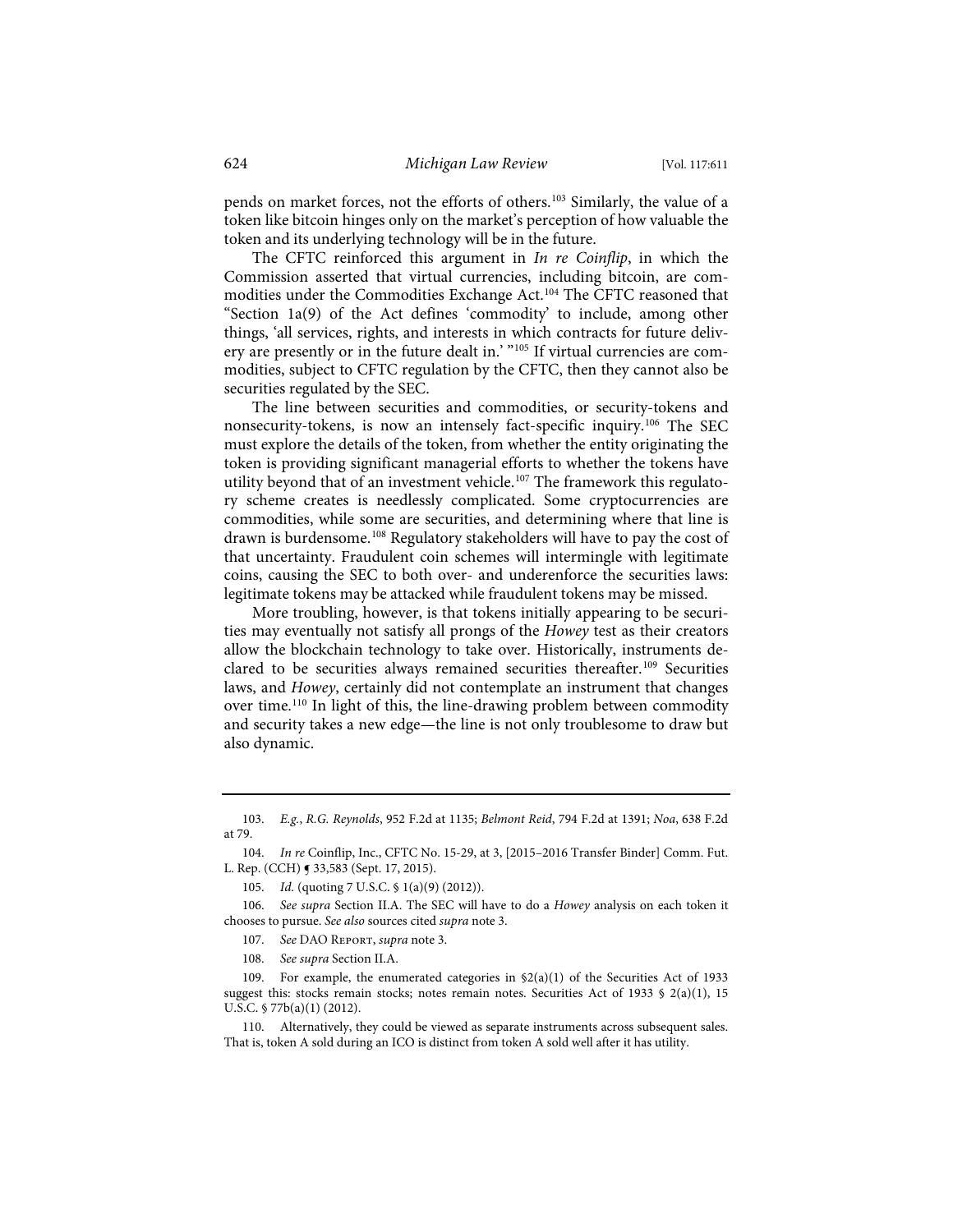Solutions to this problem lie in developing clear metrics as to whether a cryptocurrency should be treated as a security, enabling the SEC to more efficiently tackle the question. A more nuanced cryptocurrency analysis will separate the scams from viable tokens: cryptocurrencies released for the intrinsic benefits of their technology, rather than as a method to evade the securities laws, will fall outside the definition of a security. This is the best-case scenario for the digital token industry and the SEC because fraudulent schemes ultimately discourage investment. Enabling the SEC to sniff out fraud while preserving the well-functioning cryptocurrency firms will propel this new industry onward.

As the market for cryptocurrencies and their ICOs explodes, we can expect to see more creative formulations to evade securities regulation. Because bitcoin is already considered a commodity,<sup>111</sup> similar financial instruments will contend that they too do not meet the four prongs of the *Howey* test.<sup>112</sup> Solutions to this problem must address the realities above: that tokens that satisfy the *Howey* test are securities, tokens that are not securities are commodities, and a clear, static regulatory categorization of securities and commodities is preserved.

#### III. Crafting a Standard: How Cryptocurrency Creators Can REBUFF HOWEY

Classifying a security at its outset is important to serve the goals of the securities laws.<sup>113</sup> The SEC notes that the "two basic objectives" of the Securities Act of 1933 are to "require that investors receive financial and other significant information concerning securities being offered for public sale; and prohibit deceit, misrepresentations, and other fraud in the sale of securities."114 Justice Powell noted that "the parties' inability to determine at the time of the transaction whether the Acts apply neither serves the Acts' protective purpose nor permits the purchaser to compensate for the added risk of no protection when negotiating the transaction."115 Similarly, crafting a coherent standard for cryptocurrencies within the confines of existing securities law is critical for both buyers and sellers of these tokens.<sup>116</sup>

This Part offers a solution to the problem of cryptocurrencies evading the *Howey* test and creates a dynamic line between securities and commodi-

<sup>111.</sup> *In re* Coinflip, Inc., CFTC No. 15-29, at 3, [2015–2016 Transfer Binder] Comm. Fut. L. Rep. (CCH) § 33,583 (Sept. 17, 2015) (holding that bitcoin and other virtual currencies are commodities).

<sup>112.</sup> *See, e.g.*, DAO Report, *supra* note 3.

<sup>113.</sup> *See What We Do*, U.S. SEC, https://www.sec.gov/Article/whatwedo.html [https:// perma.cc/G68D-SH2M] (explaining that classification is one way the SEC "protect[s] investors, maintain[s] fair, orderly, and efficient markets, and facilitate[s] capital formation").

<sup>114.</sup> *Id*. (cleaned up)*.*

<sup>115.</sup> Gould v. Ruefenacht, 471 U.S. 701, 705–06 (1985).

<sup>116.</sup> *See id.*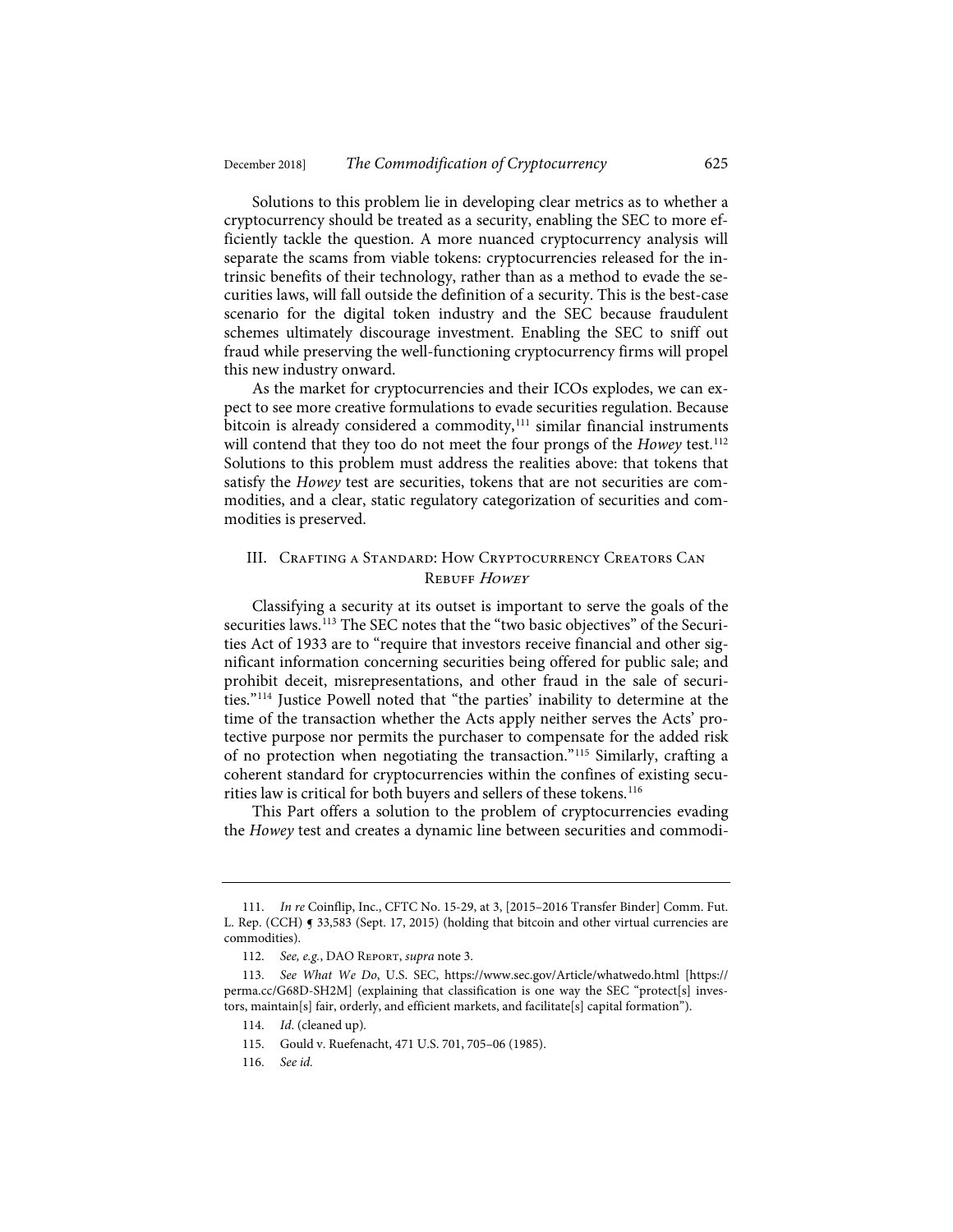ties.117 It first introduces the necessary characteristics of a sound policy: bringing tokens that meet all four prongs of *Howey* into the SEC's regulatory grasp, excluding those that do not, and reducing the regulatory burden that arises out of a deeply factual question. Then, it offers a recommendation that satisfies those requirements and is both legally plausible and administratively workable. The recommendation introduces a standard that allows the SEC to more efficiently analyze tokens and tighten or loosen the regulatory constraints on cryptocurrency ICOs depending on the agency's own policy preferences.

#### A. *The Components of a Solution*

A solution must bring fraudulent ICOs clearly within the regulatory reach of the SEC or the CFTC.118 If a token does not meet all four prongs of the *Howey* test, it must be a commodity, and if it satisfies all four prongs, it must be a security.<sup>119</sup> Although Congress did not contemplate cryptocurrencies, the *Howey* test was intended to cover novel instruments that may arise in the future.120 A proposed solution to the *Howey* test must ensure that a token that does not meet its four prongs is beyond the purview of securities law, rather than simply defeating the test's capacity.<sup>121</sup> Under the framework illustrated in Part II, cryptocurrencies that do not meet the four prongs of the *Howey* test fall within the definition of commodities. If the SEC does not have the power to regulate, the CFTC does.<sup>122</sup> Indeed, the CFTC has filed enforcement actions for "fraudulent activity involving virtual currencies," indicating that circumventing the SEC will not leave fraud unchecked.<sup>123</sup>

Finally, the solution must, at least in part, relieve the regulatory burden cryptocurrencies introduce. In the absence of any modifications, the SEC must apply the *Howey* test.<sup>124</sup> As illustrated above, this is a deeply factual inquiry.125 And because the stage of development of a cryptocurrency affects

<sup>117.</sup> SEC v. W.J. Howey Co., 328 U.S. 293 (1946).

<sup>118.</sup> Examples of such coins include Bananacoin. Bananacoin, https:// www.bananacoin.io/ (on file with the *Michigan Law Review*).

<sup>119.</sup> *See Howey*, 328 U.S. at 301.

<sup>120.</sup> *See id.* at 299 ("It embodies a flexible rather than a static principle, one that is capable of adaptation to meet the countless and variable schemes devised by those who seek the use of the money of others on the promise of profits.").

<sup>121.</sup> The implication here is that if a token does meet the four prongs of *Howey*, then it is safely categorized as a commodity—an asset that does not need the searching disclosures of the securities laws.

<sup>122.</sup> *See supra* Section II.B.

<sup>123.</sup> Christopher Conniff et al., *CFTC Reasserts Its Role in Virtual Currency Regulation*, Law360 (Jan. 25, 2018, 3:40 PM), https://www.law360.com/articles/1005846/cftc-reasserts-itsrole-in-virtual-currency-regulation (on file with the *Michigan Law Review*).

<sup>124.</sup> *See Howey*, 328 U.S. at 301.

<sup>125.</sup> *See supra* Section II.A.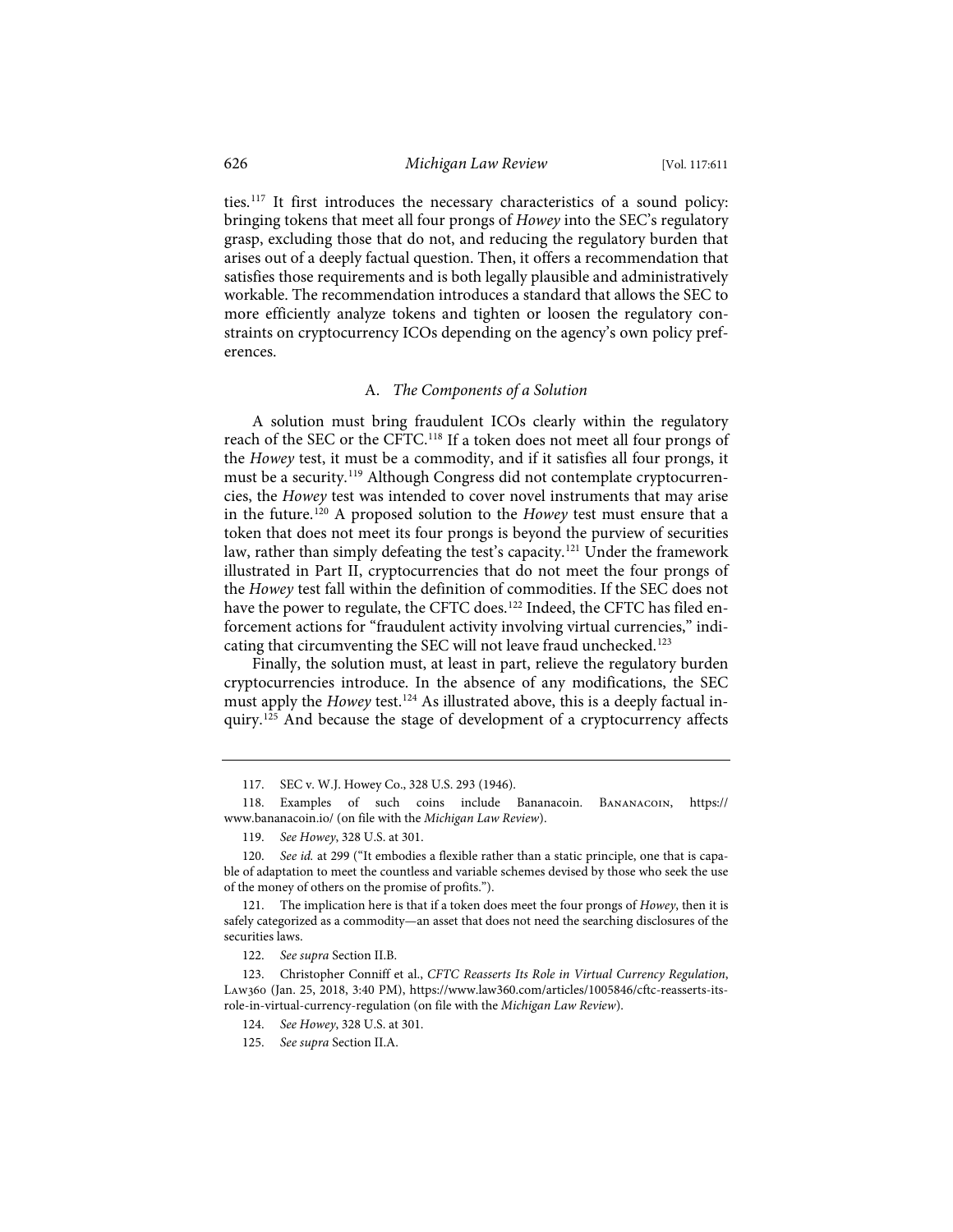the *Howey* analysis, the factual burden is even greater.<sup>126</sup> Alleviating that burden is a central concern, along with providing certainty in application.

The most straightforward way for this drifting line between security and commodity to be resolved is through agency action, either by the SEC or the CFTC or both.127 More specifically, a solution must reconcile the *Howey* test with cryptocurrencies like bitcoin, which is widely regarded as a commodity. The SEC or the CFTC should release guidance that creates an articulable standard within the *Howey* framework. An interpretation of the *Howey* test for an investment contract that cryptocurrency creators and the agencies themselves can use to filter through the thousands of coin offerings makes these fact-specific questions significantly less burdensome.

#### B. *Is Blockchain Technology Essential to the Enterprise?*

Regulators perceive cryptocurrency ICOs as means for avoiding enforcement actions while raising substantial amounts of capital.<sup>128</sup> This is a justifiable impression given that only one in ten tokens is actually in use following ICOs.129 If a token cannot be used, it will not pass the *Howey* test. Because a token is not functional, it must be an investment and it must be built with managerial efforts.<sup>130</sup> Those 90% of tokens not in use will be defined as securities under the *Howey* test.<sup>131</sup> But the remaining 10% should be treated as commodities.<sup>132</sup>

To tackle the 10% treated as commodities, regulators should impose a standard that analyzes how essential the blockchain is to the enterprise. This standard should be based on the most problematic prong of the *Howey* test: "from the efforts of others."<sup>133</sup> Courts have read this prong to mean managerial and entrepreneurial efforts, but implicitly it has always been efforts *that advance a manager's interests*. <sup>134</sup> In *SEC v. Glenn W. Turner Enterprises*, the Ninth Circuit concluded that the "managerial efforts" were efforts that "produce[d] the money which [made] him rich."135 The Fifth Circuit reiterated

133. *See* SEC v. W.J. Howey Co., 328 U.S. 293, 301 (1946).

<sup>126.</sup> *See supra* Section II.A*.*

<sup>127.</sup> Legislation and judicial actions being the other two methods, agency actions are by far the most expedient.

<sup>128.</sup> *See* Russolillo, *supra* note 45.

<sup>129.</sup> *See* Olga Kharif, *Only One in 10 Tokens Is in Use Following Initial Coin Offerings*, Bloomberg (Oct. 23, 2017, 5:00 AM), https://www.bloomberg.com/news/articles/2017-10-23/ only-one-in-10-tokens-is-in-use-following-initial-coin-offerings [https://perma.cc/78TA-TPQ7].

<sup>130.</sup> *See supra* Section II.A.

<sup>131.</sup> *See* Kharif, *supra* note 129.

<sup>132.</sup> *See id.*

<sup>134.</sup> *See, e.g.*, SEC v. Koscot Interplanetary, Inc., 497 F.2d 473, 485 (5th Cir. 1974); SEC v. Glenn W. Turner Enters., 474 F.2d 476, 482–83 (9th Cir. 1973).

<sup>135. 474</sup> F.2d at 482.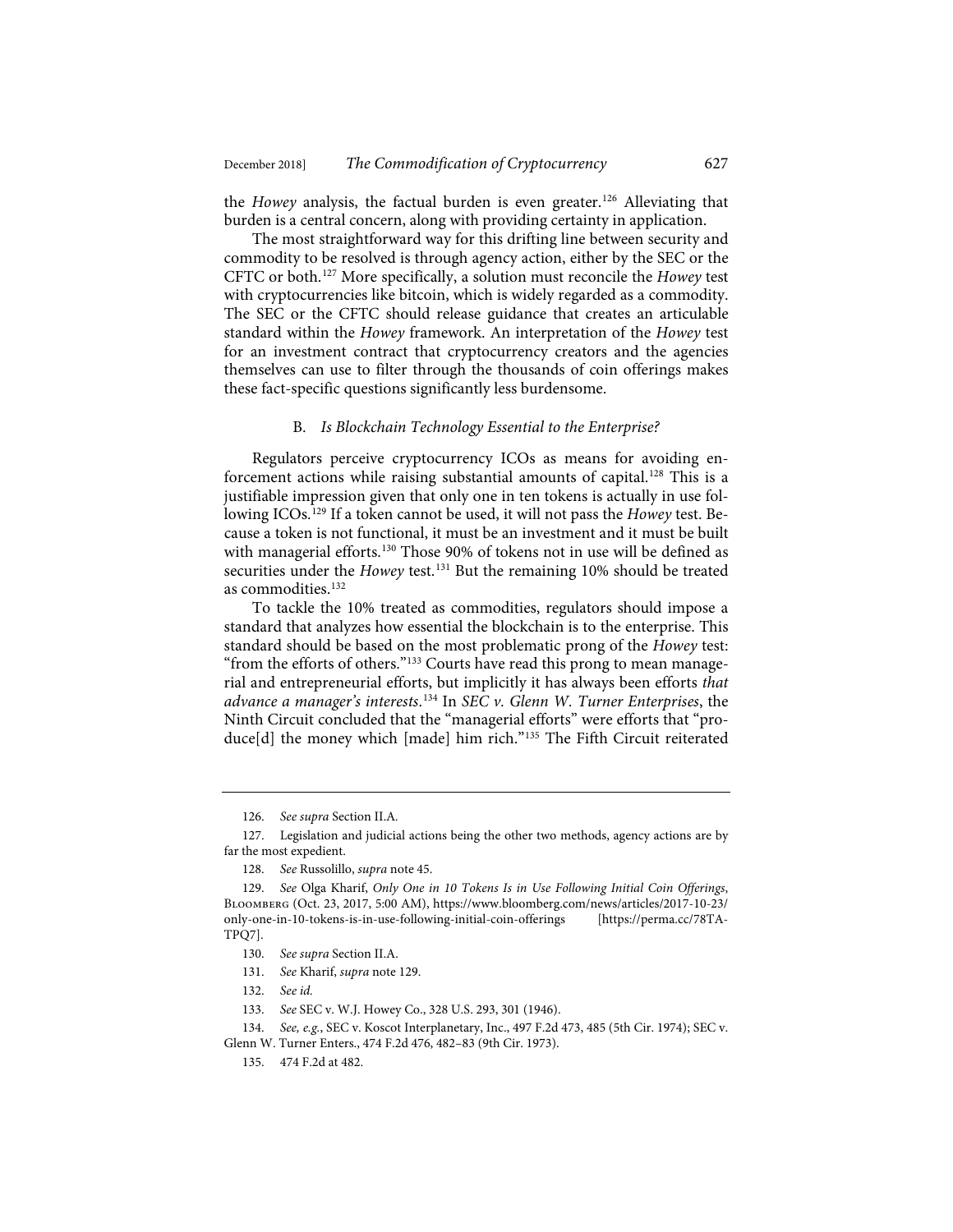this theme in *SEC v. Koscot Interplanetary*. <sup>136</sup> In both cases, managers enriched themselves through their efforts. But that is not the case for cryptocurrencies. If the cryptocurrency is functioning properly, the managers will work to remove themselves from the picture because the whole point of the blockchain is self-governance.<sup>137</sup> Bitcoin is illustrative here—there is no entity or organization that controls bitcoin;<sup>138</sup> the technology governs itself.<sup>139</sup>

When analyzing the final prong, the SEC should evaluate managerial efforts and find that an increasing level of sophistication with blockchain cuts *against* a finding of managerial efforts. The more that an enterprise depends on blockchain technology, the more likely a manager will ultimately eliminate his or her own duties in the future. Likewise, a token that does not use a blockchain in a manner like bitcoin will not get deferential treatment because it requires the promoter's continuing intervention. This is a sliding scale: the closer a token is to achieving a fully self-governing platform, the more likely it will not have "the efforts of the others" to the degree contemplated by *Howey*. 140

The test is a predictive tool to separate tokens that are more likely to eliminate management versus those that are less likely to do so. If a token does not need a blockchain to function, then there is no reason to presume that the managers will automate themselves out of a job. Management that seeks to perpetuate its job will always meet the final prong of the *Howey* test, and the eventual disappearance of that prong may never occur. These tokens are typically the ones that society is interested in regulating as securities because their creators use the craze over cryptocurrencies to raise funds outside the reach of securities laws.<sup>141</sup> These schemes use tokens as a gimmick to avoid regulation at the expense of investor protection.

As a matter of policy, this makes sense; the proposed standard incentivizes the right type of tokens that society wants to develop—tokens that use the blockchain for the purpose for which it was developed.<sup>142</sup> Innovative uses of technology, like bitcoin, are such examples.143 Developing a self-governing system like bitcoin will increase the likelihood that all four prongs of *Howey* are not satisfied, putting the scheme outside of the SEC's regulatory reach

<sup>136. 497</sup> F.2d at 483.

<sup>137.</sup> *See* Iansiti & Lakhani, *supra* note 97.

<sup>138.</sup> *Frequently Asked Questions*, *supra* note 93.

<sup>139.</sup> *See id.*

<sup>140.</sup> *See* SEC v. W.J. Howey Co., 328 U.S. 293, 301 (1946).

<sup>141.</sup> *See Investor Bulletin: Initial Coin Offerings*, *supra* note 7.

<sup>142.</sup> This has been done before with emerging growth companies—a class of companies that receives less regulatory scrutiny because the SEC wants to encourage growth. *See Emerging Growth Companies*, U.S. SEC (last modified Nov. 30, 2017), https://www.sec.gov/ smallbusiness/goingpublic/EGC [https://perma.cc/AYL7-S5XS]. *See generally The Great Chain of Being Sure About Things*, *supra* note 30.

<sup>143.</sup> *See* Wladawsky-Berger, *supra* note 29.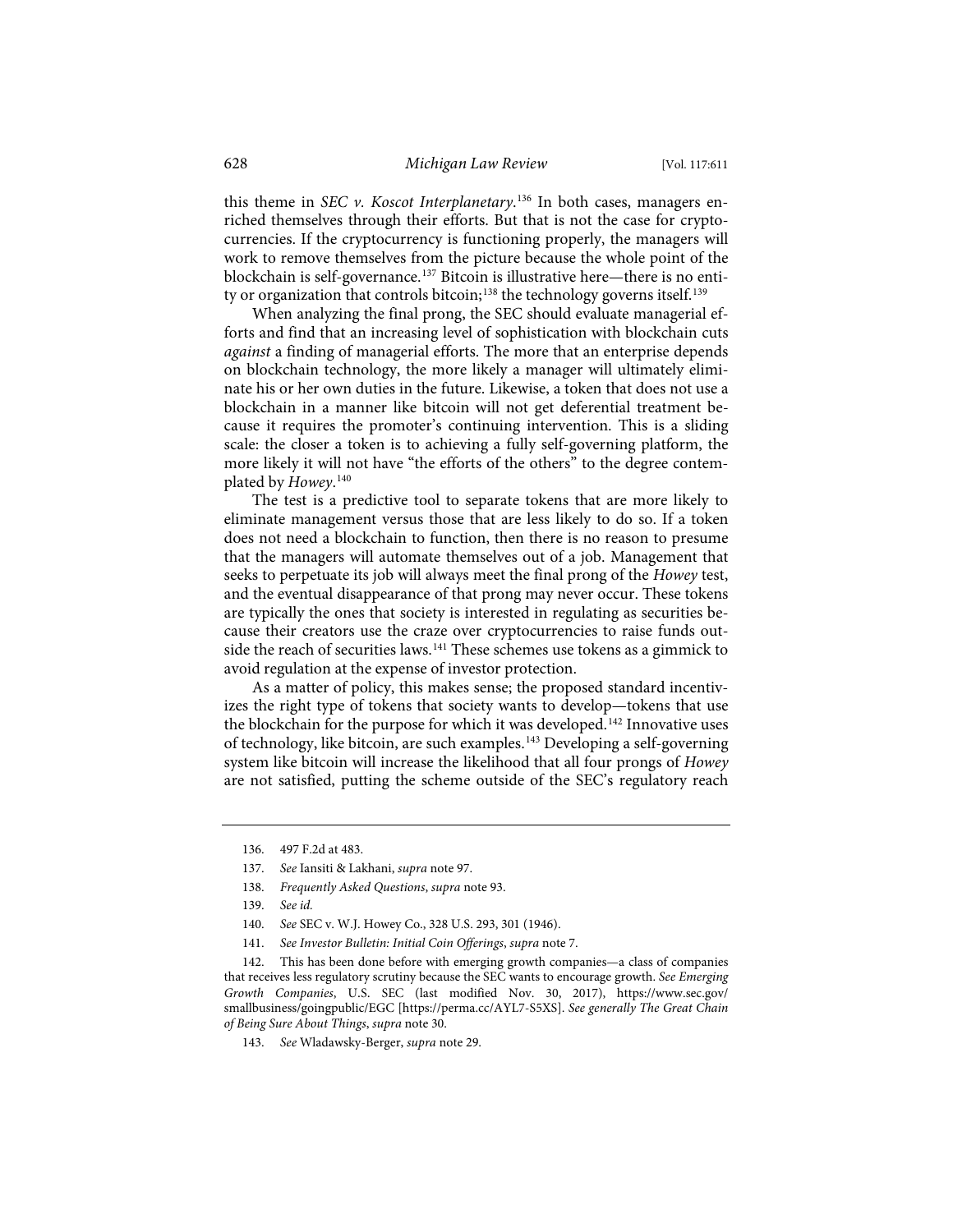and into the hands of the CFTC. This gives an excellent incentive structure for currency creators: keep the crypto in cryptocurrency or face the SEC. This structure ensures that the core innovation of this technology serves to create efficiency, fairness, and growth, rather than merely serving as a platform for under-the-radar fundraising.

This is not to say that blockchain should only be used in self-governing tokens. Rather, if entrepreneurs use the blockchain without creating a selfgoverning system, then they should register it as a security or otherwise comply with the securities laws.<sup>144</sup> Creating a token that does not rely on the blockchain while seeking exemption from the securities laws reeks of regulatory arbitrage.145 If managerial oversight will always be needed, then it becomes increasingly unlikely that the token would not satisfy the fourth prong of *Howey*.

The more a cryptocurrency creator can show that a token legitimately uses the blockchain, making it similar to bitcoin,<sup>146</sup> the greater the presumption against the cryptocurrency satisfying the fourth prong of *Howey*. Consequently, that sort of token is more likely to be a commodity. Those that want to abuse the investor craze over "cryptocurrency" as a buzzword will still meet all of the *Howey* prongs, and the instruments they are promoting will fall within the definition of a security. This standard alleviates the factual burden on the SEC by distilling the fourth prong into a simple principle: are you automating yourself away or not? In other words, the standard measures the ability of the cryptocurrency to eliminate management.

Perhaps what is most attractive for the SEC about this test is that it can be adjusted to be as inclusive or exclusive as the SEC would like. For example, claiming that the blockchain foundation behind a coin must be so essential as to eventually eliminate the need for managers would restrict the to-

<sup>144.</sup> *See, e.g.*, *KODAK and WENN Digital Partner to Launch Major Blockchain Initiative and Cryptocurrency*, Kodak (Jan. 9, 2018), https://www.kodak.com/corp/press\_center/ ko-

dak\_and\_wenn\_digital\_partner\_to\_launch\_major\_blockchain\_initiative\_and\_cryptocurrency/ default.htm (on file with the *Michigan Law Review*). ("This initial Coin Offering is issued under SEC guidelines as a security token under Regulation 506 (c) as an exempt offering.").

<sup>145.</sup> *Regulatory Arbitrage*, Investopedia, https://www.investopedia.com/terms/r/ regulatory-arbitrage.asp [https://perma.cc/N38D-8SYR] ("Regulatory arbitrage is a practice whereby firms capitalize on loopholes in regulatory systems in order to circumvent unfavorable regulation.").

<sup>146.</sup> Firms can explain how and why blockchain technology is essential to tackling the problem; i.e., why cloud storage has a classic intermediary problem (because everyone has to store their data on a third party's server), and the blockchain naturally remedies that by decentralizing storage space. More granularly, firms can follow the recommended steps in the Coinbase white paper *A Securities Law Framework for Blockchain Tokens*, such as controlling the timing of sale to be after the project is live, to show that their coins are not securities. Coinbase et al., A Securities Law Framework for Blockchain Tokens (2016), https:// www.coinbase.com/legal/securities-law-framework.pdf (on file with the *Michigan Law Review*).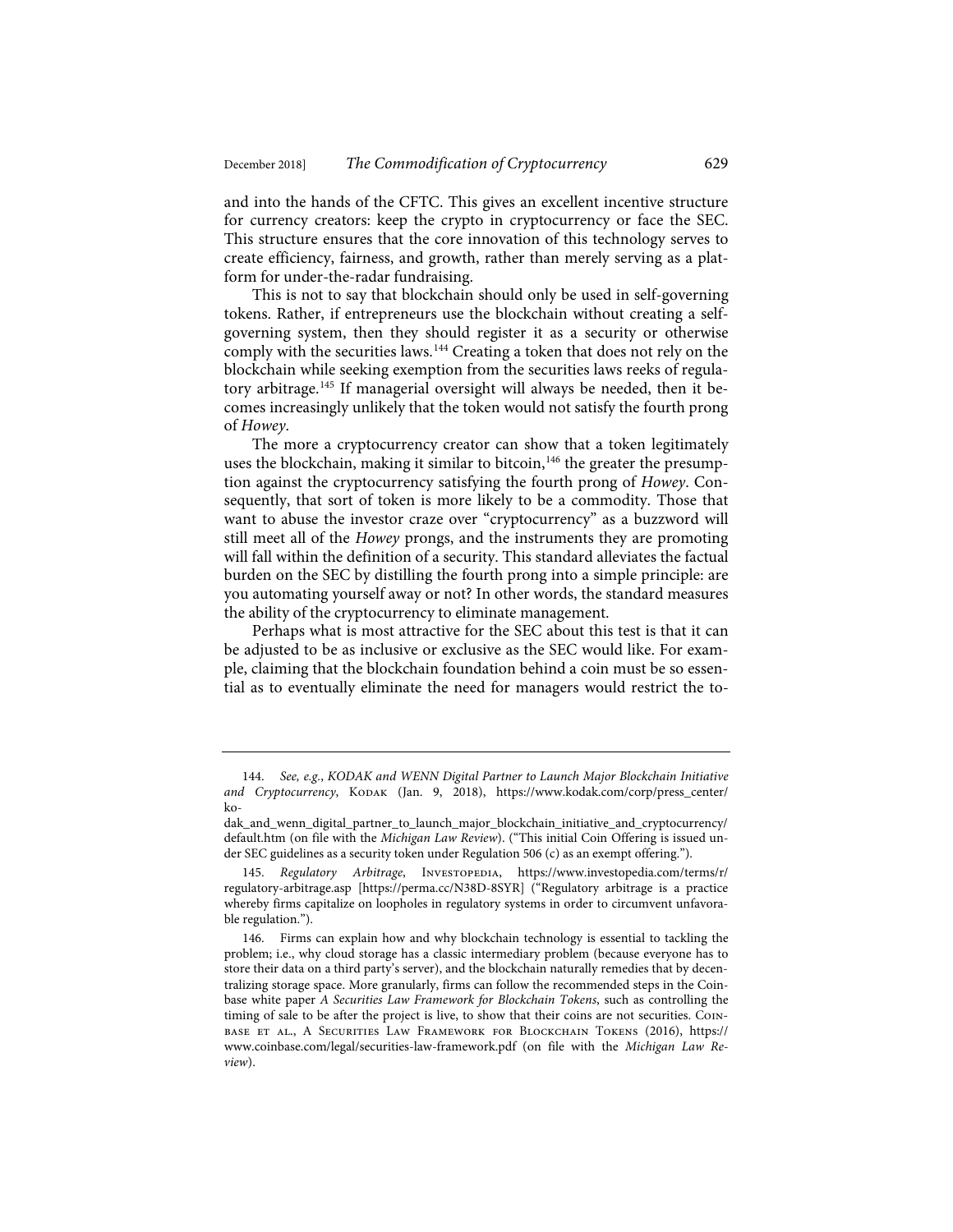kens to less than a handful that have reached that stage, like bitcoin.<sup>147</sup> If every other token is a security, and that may be the SEC's wish, then this test can accomplish that. But at the same time, if a coin has the reach and the decentralization of bitcoin, the SEC may see the value in reducing the regulatory burden and allowing the token to continue development with the profits accrued from an ICO.<sup>148</sup> This standard allows for that judgment at the time of an initial sale, a critical feature in administering the standard.<sup>149</sup>

Further, the SEC can ensure that a security will always be a security.<sup>150</sup> Cryptocurrencies change over the course of their development. At conception, sales of the token are securities because they give no utility and need managerial efforts.151 But when a cryptocurrency reaches a critical level of self-governance, it would almost certainly not satisfy the *Howey* test if new tokens were sold. This is because the tokens either give substantial consumption value or are fully self-governing.<sup>152</sup> The alternative would be to test each sale against *Howey*, but that is a demanding factual analysis that would particularize the facts to such a degree that adjudications would be unpredictable. If one cryptocurrency was found to not be a security, other cryptocurrency creators would not have a clear understanding of whether or not they would be responsible for the securities laws.

The biggest challenge to applying this standard is developing administrative expertise on the blockchain. Expecting the SEC to learn about blockchains in order to decide cryptocurrency cases is a significant burden. But that burden is the product of technological innovation and will likely persist

<sup>147.</sup> If one in ten tokens are in use following coin offerings, it is likely that only a small percentage are far enough in development to successfully argue that they can be fully automated in the future. *See* Kharif, *supra* note 129.

<sup>148.</sup> Cryptocurrencies and blockchain are socially valuable inventions, and allowing them to flourish by reducing the regulatory burden is a reasonable position for the SEC. *See Emerging Growth Companies*, *supra* note 142; *The Great Chain of Being Sure About Things*, *supra* note 30.

<sup>149.</sup> There may be concerns that this standard would introduce a line-drawing problem of when something has enough blockchain functionality or enough evidence that it will be selfgoverning, but because it is being administered by the SEC, the agency can install any arbitrary line that they deem appropriate.

<sup>150.</sup> This problem arises if the SEC were to review cryptocurrencies at the point of each sale. There is some support for this. The securities laws are transaction based, not security based. Every sale of a security must be registered, CHOI & PRITCHARD, *supra* note 10, at 96-97, so cryptocurrency originators could argue that subsequent sales of the same token are not securities anymore because the factual circumstances have changed. Such a view would create an incredible factual burden on the SEC and provide many more questions than answers.

<sup>151.</sup> *See* Clayton, *supra* note 1. ("By and large, the structures of initial coin offerings that I have seen promoted involve the offer and sale of securities and directly implicate the securities registration requirements and other investor protection provisions of our federal securities laws.").

<sup>152.</sup> *See supra* Section II.A.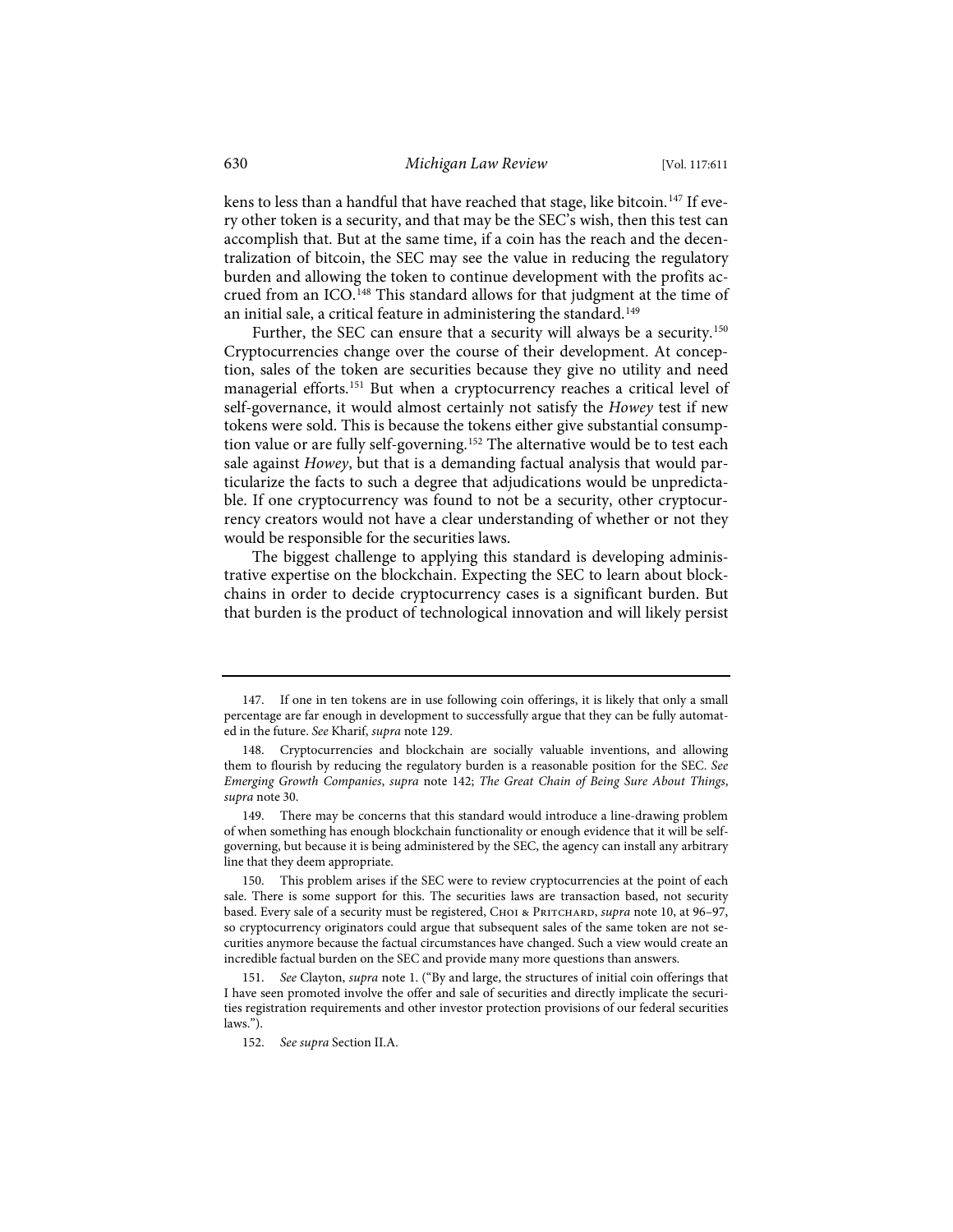as blockchain technologies develop. In time, developing blockchain expertise at the SEC will become even more necessary.

Fortunately, there is an upside. If regulated entities know that the SEC will evaluate their tokens based on how well they articulate their blockchainbased goals, they will have incentives to produce clear white papers and disclosures that can explain how their blockchain works and why they do not satisfy *Howey*. Typically, the SEC must show that an instrument is a security.153 Instead, if the burden shifts to the token creator, the learning curve for the SEC is alleviated.

Society has an important interest in the development of novel technologies without burdening those technologies with unnecessary regulation. The standard articulated here offers a compromise. It would allow some cryptocurrencies that society deems useful or essential to develop while still protecting investors from fraudulent offerings.

#### C*. Blockchain Examples: From Bitcoin to Bananacoin*

Examples help illustrate how this test would work. First, consider both extremes. These are the easy cases. Fully decentralized cryptocurrencies like bitcoin are widely regarded as commodities, not securities.<sup>154</sup> In these cases, the blockchain has achieved its purposes and becomes a fully decentralized web.<sup>155</sup> There are no managers and no entrepreneurs behind the service.<sup>156</sup> Applying the standard to bitcoin, we would ask how essential to the enterprise is the blockchain.<sup>157</sup> For bitcoin, the enterprise is based entirely on the blockchain. The goal of bitcoin, to be an alternative medium of exchange, necessitated a fully decentralized system that is the blockchain and nothing more.<sup>158</sup>

The other extreme is also simple. Consider a fraudulent token like Bananacoin, which is pegged to the export price of 1 kilogram of Laotian bana-

<sup>153.</sup> The SEC brings actions against firms if it believes they are unregistered securities involved in the transaction. *See* Choi & Pritchard, *supra* note 10, at 96–97; *see, e.g*, SEC v. Edwards, 540 U.S. 389 (2004); SEC v. W.J. Howey Co., 328 U.S. 293, 294 (1946) ("The Securities and Exchange Commission instituted this action to restrain the respondents from using the mails and instrumentalities of interstate commerce in the offer and sale of unregistered and non-exempt securities in violation of § 5(a) of the Act."); SEC v. SG Ltd., 265 F.3d 42 (1st Cir. 2001).

<sup>154.</sup> *In re* Coinflip, Inc., CFTC No. 15-29, at 3, [2015–2016 Transfer Binder] Comm. Fut. L. Rep. (CCH) ¶ 33,583 (Sept. 17, 2015).

<sup>155.</sup> See generally SATOSHI NAKAMOTO, BITCOIN: A PEER-TO-PEER ELECTRONIC CASH System, https://bitcoin.org/bitcoin.pdf [https://perma.cc/6SJZ-NUAY] (using bitcoin as an example of the need for a blockchain to be fully decentralized).

<sup>156.</sup> *See id.*

<sup>157.</sup> *See supra* Section III.B.

<sup>158.</sup> *See* Nakamoto, *supra* note 155, at 1 ("What is needed is an electronic payment system based on cryptographic proof instead of trust . . . .").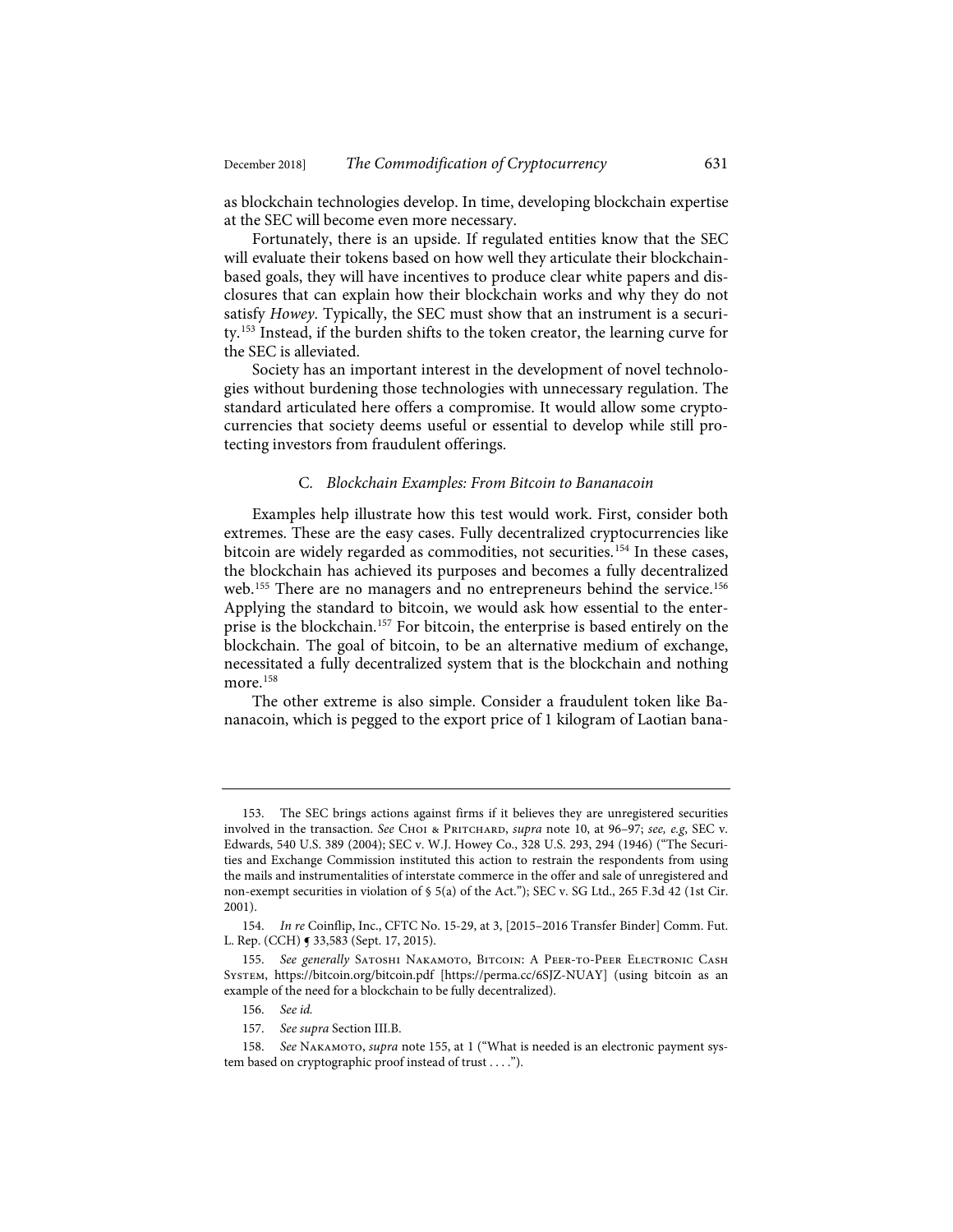nas.159 The blockchain is not essential here. The export price of bananas can be tracked, and has always been tracked, without a blockchain. There is no reason for this to be a decentralized web.160 Even if Bananacoin owners, or like-minded entrepreneurs, argue that the blockchain offers a fresh new tool, they would still fall within the definition of a security under *Howey*. <sup>161</sup> Here, blockchain is merely a mechanism to raise money—not to create a decentralized platform.<sup>162</sup>

The hard case is for those tokens that fall in between. Consider two tokens: Cloudtoken and Tezos.<sup>163</sup> Cloudtoken uses tokens to help a decentralized cloud storage platform.<sup>164</sup> Tezos is "a decentralized blockchain" that governs itself "to facilitate formal verification" in smart contracts.165 At the initial coin offering stage, before the project is built, these will both undoubtedly be securities. But later in development, the analysis shifts. How essential is the blockchain for this operation? For Cloudtoken, decentralizing cloud storage may be an interesting and innovative use of the blockchain, and there are strong arguments that this is more like bitcoin and less like Bananacoin.166 Cloudtoken attempts to accomplish something that is already

160. This is abundantly clear from vague gestures toward blockchain in the white paper. "Blockchain" appears eleven times in a twenty-three page white paper and never sees more than a hand-wavy treatment. *See* Bananacoin, *supra* note 159.

161. The creators aim to "take advantage of blockchain technology in addressing real business objectives," but absent is any justification for why they need a blockchain. *See id.* at 3. A relevant question an SEC investigation could ask under my theory is: does the Laotian banana market have an intermediary problem that the blockchain is trying to remedy? Or, would the creators of the blockchain be able to step away once this system is self-governing?

162. Although the Bananacoin white paper purports that the token is to stave of the endangered cultivar of the common banana, it does not explain why cryptocurrency is necessary. *See* Rainey, *supra* note 159 ("As many people know by now, the common banana (a cultivar known as the Cavendish) is endangered .... [but this] hasn't stopped people from ridiculing the reach into cryptocurrency . . . ."); Bananacoin, *supra* note 159.

163. Cloud, Cloud ICO White Paper, https://buy-token.cloudwith.me/uploads/ themepdf/en/cloud\_ico\_whitepaper.pdf [https://perma.cc/46GK-NLQS]; L.M. Goodman, Tezos—A Self-Amending Crypto-Ledger (2014) https://tezos.com/static/papers/ white\_paper.pdf [https://perma.cc/ST7H-XTGK].

164. CLOUD, *supra* note 163.

165. Tezos, Tezos: The Self-Amending Cryptographic Ledger, https:// coindexter.s3.amazonaws.com/uploads/whitepaper/whitepaper/27/Tezos\_Overview.pdf [https://perma.cc/KCZ5-UYAC].

166. "If people mostly use your token to buy cloud storage, then it is prepaid cloud storage; if they mostly use it to speculate, then it is a security." Matt Levine, *What Is an ICO Any-*

<sup>159.</sup> Bananacoin, Expansion of Banana Production in Laos with the Help of Crowdfunding 4, https://bananacoin.io/files/White\_Paper\_Bananacoin\_en.pdf (on file with the *Michigan Law Review*) ("Bananacoin tokens will be exchangeable for a certain amount of Lady Finger bananas or equivalent monetary compensation. Because the token is backed by the market value of 1 kilogram of bananas . . . ."); *see also* Clint Rainey, *Yes, You Can Now Buy Bananacoins, a Cryptocurrency Linked to Banana Prices*, Grub Street (Jan. 22, 2018, 1:22 PM), http://www.grubstreet.com/2018/01/bananacoins-are-a-cryptocurrency-linked-to-bananaprices.html [https://perma.cc/N7B6-Q6Z5].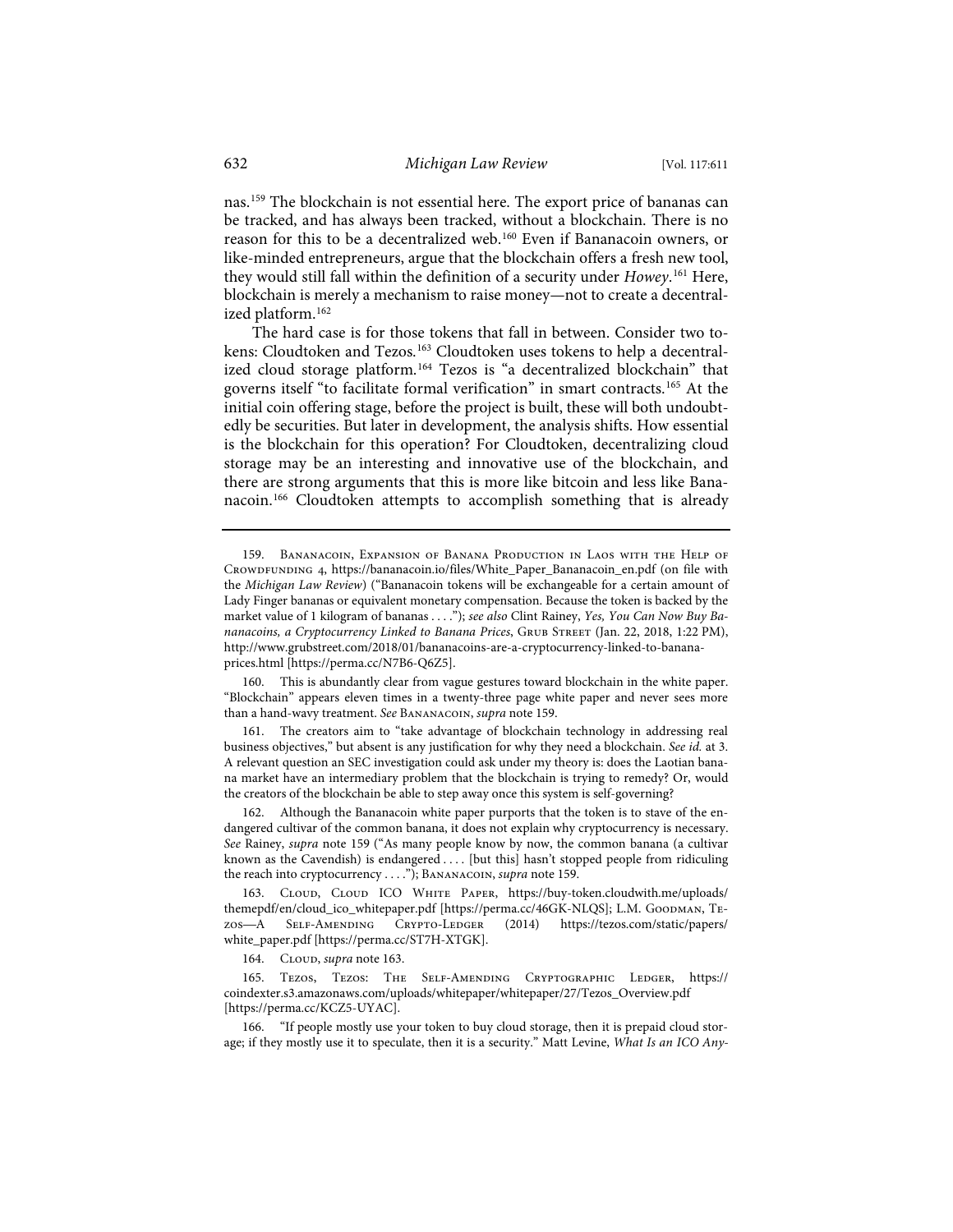widely available—cloud storage—but uses a novel technology to improve it. The utility it provides is clear: cloud storage. Whether or not the decentralized blockchain technology is critical to its development such that it will eliminate management is less clear. Tezos, on the contrary, is unquestionably something that mirrors bitcoin. In its white paper, the creators write that Tezos is "a self-amending crypto-ledger," and they show numerous lines of code that describe how the token functions.<sup>167</sup> Because of this language, investors can reasonably expect that the "efforts of others" prong will eventually be unnecessary.168 Tezos is legitimately furthering technological innovation. And in that view, the token would not satisfy prong four of the *Howey* test at a certain point of development. Cloudtoken, likewise, may also not satisfy the fourth prong at some point, but that would occur later on in development than in Tezos. The conclusion is that Tezos would be able to sell tokens without registering them with the SEC earlier in its lifetime than Cloudtokens could.

Each of these tokens, from Bananacoin to Tezos, would have the burden of showing in their white paper or other releases that they either provide enough utility or that they will become self-governing. Under this standard, Bananacoin would be preempted from using an ICO to sell a security outside the reach of SEC regulation. Tezos, by contrast, would not be overly burdened by the SEC regulatory requirements because CFTC regulations would be more appropriate. The rationale is that if the tokens provide utility, they are products (a commodity); if they are self-governing, there are no managerial efforts. Comparing these white papers is indicative: Bananacoin hardly mentions why it needs a blockchain or how its blockchain works, while Tezos is technologically savvy and explains how and why their blockchain is useful.<sup>169</sup> There are strong benefits to all stakeholders: technological innovators can create with reduced regulatory hurdles; regulators can more narrowly differentiate between cryptocurrency ventures; and financial market

*way? A Few Theories*, Opinion, Bloomberg (Oct. 17, 2017, 11:35 AM), https:// www.bloomberg.com/view/articles/2017-10-17/what-is-an-ico-anyway-a-few-theories [https:// perma.cc/B5RH-N337]. This tracks the argument above: once cloud tokens are actually functional, they may provide enough utility to escape prong one of *Howey*. To escape prong four, the SEC might ask whether the managers of the Cloudtoken will ever be eliminated: can it be fully self-governing?

<sup>167.</sup> Goodman, *supra* note 163. The creators also write, "Most importantly, Tezos supports meta upgrades: the protocols can evolve by amending their own code. To achieve this, Tezos begins with a seed protocol defining a procedure for stakeholders to approve amendments to the protocol," *id.* at 1, which suggests that users can interact with the platform without involvement from Tezos creators, bolstering the argument that it intends to be free of management at some time.

<sup>168.</sup> *See, e.g.*, SEC v. W.J. Howey Co., 328 U.S. 293, 301 (1946).

<sup>169.</sup> *Compare BANANACOIN, supra* note 159, with CLOUD, *supra* note 163 ("1. The basic building block of the decentralized cloud platform is a GridNode component, providing the basic cloud platform service blocks. 2. The GridNodes are interconnected to form a mesh network for service management and request routing. Each GridNode is connected to the blockchain.").